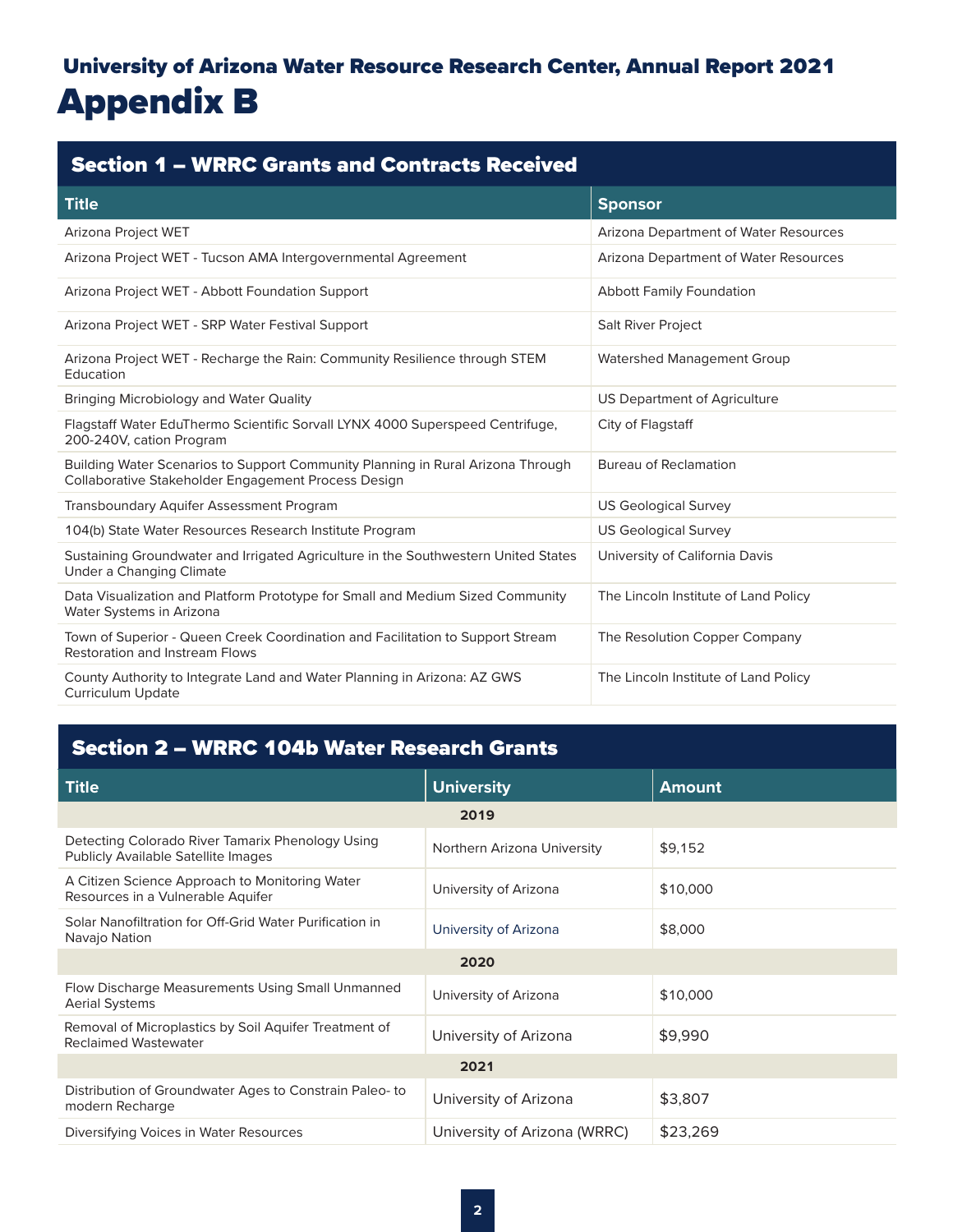| <b>Section 3 - WRRC Media Appearances</b> |                                                                                                                                                 |                               |                                                                                                                          |  |
|-------------------------------------------|-------------------------------------------------------------------------------------------------------------------------------------------------|-------------------------------|--------------------------------------------------------------------------------------------------------------------------|--|
| <b>Date</b>                               | <b>Title</b>                                                                                                                                    | <b>Outlet</b>                 | <b>URL</b>                                                                                                               |  |
| April 12, 2021                            | Extreme conditions now<br>sparking drought contingency<br>plan for first time.                                                                  | <b>TV-KOLD</b>                | https://www.kold.com/2021/04/12/years-<br>drought-now-sparking-drought-contingency-<br>plan-first-time/                  |  |
| June 18, 2021                             | Arizona 360, Lorraine Rivera,<br>KUAT PBS Channel 6, (Interview<br>on water shortages) (Airs in<br>Phoenix KAET PBS Channel 8<br>on PBS World.) | Arizona 360                   | https://tv.azpm.org/p/arizona360-<br>video/2021/6/18/196188-telegraph-fire-<br>water-shortages-mandating-vaccines/       |  |
| August 12, 2021                           | Section on drought                                                                                                                              | Skimm this Podcast            | https://www.theskimm.com/news/the-best-<br>laid-plans-afghanistan-droughts-and-back-to-<br>school-2ufyVWWlx36QlkHzKAUhCS |  |
| August 16, 2021                           | Comments on Tier 1 Colorado<br><b>River Shortage Declaration</b>                                                                                | The Washington Post           | N/A                                                                                                                      |  |
| August 16, 2021                           | Comments on Tier 1 Colorado<br><b>River Shortage Declaration</b>                                                                                | The New York Times            | N/A                                                                                                                      |  |
| August 17, 2021                           | Comments on Tier 1 Colorado<br><b>River Shortage Declaration</b>                                                                                | The Hill                      | N/A                                                                                                                      |  |
| August 19, 2021                           | Comments on Tier 1 Colorado<br><b>River Shortage Declaration</b>                                                                                | <b>BBC World News TV Live</b> | N/A                                                                                                                      |  |
| August 20, 2021                           | Comments on Tier 1 Colorado<br><b>River Shortage Declaration</b>                                                                                | <b>BBC Radio 5 Live</b>       | N/A                                                                                                                      |  |
| September 20, 2021                        | A tech billionaire wants to build<br>a smart city in the desert. Can<br>it be sustainable? By Adina<br>Solomon                                  | <b>Smart Cities Dive</b>      | https://www.smartcitiesdive.com/news/telosa-<br>desert-smart-city-marc-lore/606854/                                      |  |

## Section 4 – WRRC Brown Bag Seminars and Co-Sponsored Events

| <b>Date</b>       | <b>Speaker</b>                                                                                                                                                                                                                       | <b>Title</b>                                                                                                                   |
|-------------------|--------------------------------------------------------------------------------------------------------------------------------------------------------------------------------------------------------------------------------------|--------------------------------------------------------------------------------------------------------------------------------|
| January 14, 2021  | Patrick Cunningham, Senior Advisor on Water<br>Management Issues, HighGround Public Affairs and<br>Michael J. Pearce, Partner, Gammage & Burnham, PLC                                                                                | Part 1. Colorado River Water Transfers - Let's<br>Discuss Part 2. Transfer of Water Rights in<br>Arizona                       |
| January 20, 2021  | Amber Jean McCullum, PhD, Applied Scientist, BAERI/<br>NASA Ames Research Center and Nikki Tulley, PhD<br>Student, Department of Environmental Science, UArizona                                                                     | <b>Collaborative Capacity Building and</b><br>Sovereign Science with NASA and the Navajo<br>Nation                             |
| February 3, 2021  | Rabi Gyawali, Water Resource Engineer, Arizona<br>Department of Water Resources,<br>Simone Kjolsrud, Technical Administrator, Arizona Water<br>Banking Authority, and Angie Lohse, Senior Policy Analyst,<br>Central Arizona Project | Recovery of Arizona Water Bank Credits to<br>Mitigate Shortages on the Colorado River                                          |
| February 16, 2021 | Jessica Fox, Water Policy Advisor, AMWUA                                                                                                                                                                                             | Reaching Safe-Yield in the Phoenix AMA                                                                                         |
| March 8, 2021     | Susanna Eden, PhD, Research Program Officer, Water<br>Resources Research Center, UArizona, and Brian McGreal,<br>MS Student, Department of Agricultural and Resource<br>Economics, UArizona                                          | Arizona's Groundwater Management: Past,<br>Present, and Future                                                                 |
| March 11, 2021    | Andrew Kricun, Managing Director, Moonshot Missions;<br>Senior Fellow, US Water Alliance                                                                                                                                             | <b>Community Service and Environmental Justice</b><br>as an Essential Best Practice for Clean Water<br>Utilities of the Future |
| March 17, 2021    | Multiple, see https://environment.arizona.edu/water-<br>series-2021 for details.                                                                                                                                                     | Co-sponsored: Water Solutions for Our<br>Warmer World - Episode 1                                                              |
| March 22, 2021    | Multiple, see https://wrrc.arizona.edu/world-water-day-<br>special-webinar for details                                                                                                                                               | Co-sponsored: World Water Day Special<br>Webinar - Managing Aquifer Recharge: A<br>Showcase for Resilience and Sustainably     |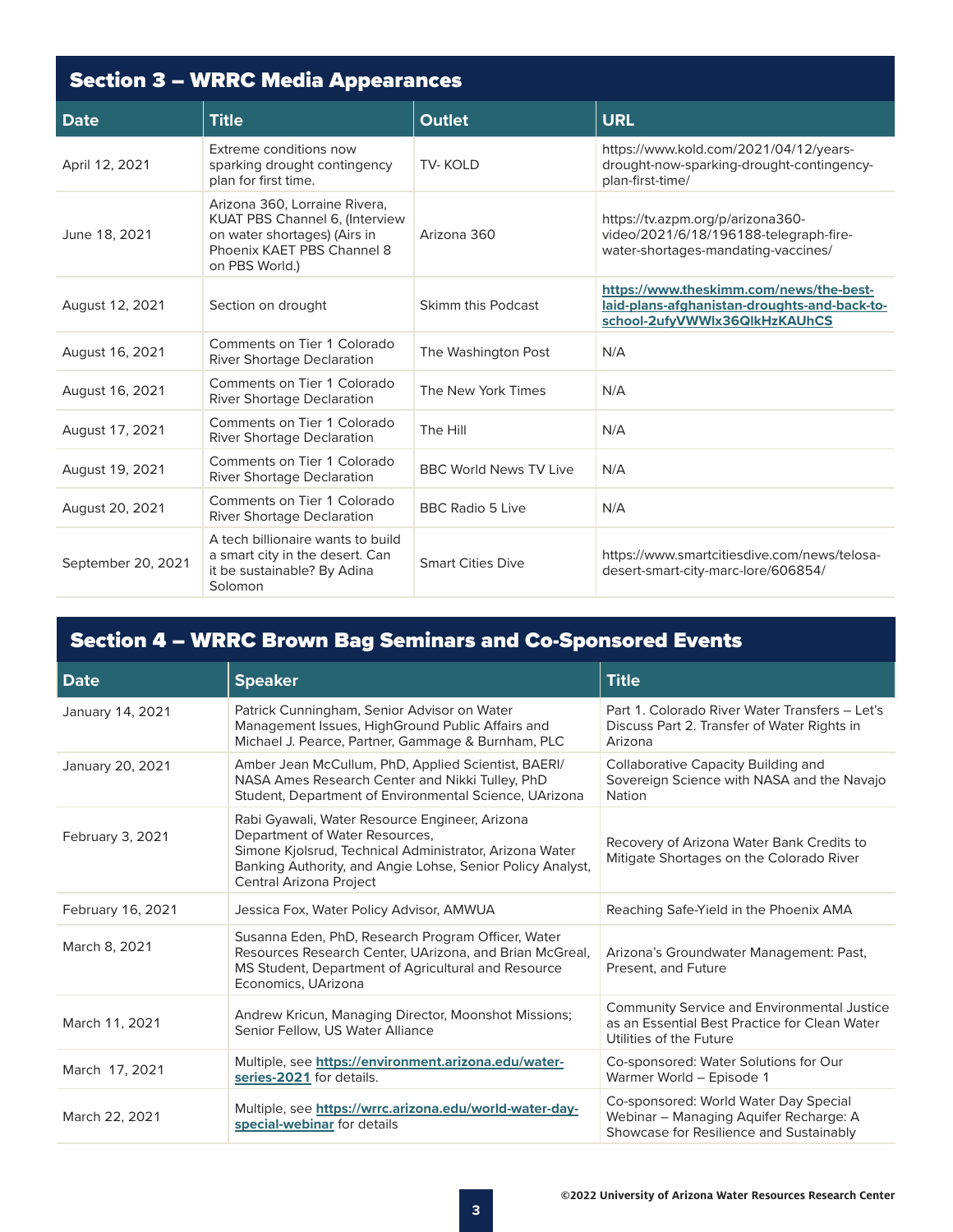| March 31, 2021     | Peter Colohan, Executive Director, Internet of Water,<br>Nicholas Institute for Environmental Policy Solutions, Duke<br>University                                                                                                                                                                                             | The Internet of Water: Partnerships for<br>Progress--Modernizing Water Data to Meet<br>21st Century Needs                             |
|--------------------|--------------------------------------------------------------------------------------------------------------------------------------------------------------------------------------------------------------------------------------------------------------------------------------------------------------------------------|---------------------------------------------------------------------------------------------------------------------------------------|
| April 8, 2021      | Chuck Cullom, Colorado River Programs Manager, Central<br>Arizona Project and Lela Perkins, Senior Water Resources<br>Engineer, Jacobs Engineering Group                                                                                                                                                                       | <b>Binational Study of Water Desalination</b><br>Opportunities in the Sea of Cortez                                                   |
| April 14, 2021     | John Kmiec, Interim Director, Tucson Water                                                                                                                                                                                                                                                                                     | Update from Tucson Water on Reuse Projects                                                                                            |
| April 21, 2021     | Multiple, see https://environment.arizona.edu/water-<br>series-2021 for details.                                                                                                                                                                                                                                               | Co-sponsored: Water Solutions for Our<br>Warmer World - Episode 2                                                                     |
| May 5, 2021        | Robyn Grimm, Senior Manager, Water Information Systems,<br>Environmental Defense Fund, Western Water Program                                                                                                                                                                                                                   | OpenET - Filling One of the Biggest Data<br>Gaps in Water Management                                                                  |
| May 19, 2021       | Multiple, see https://environment.arizona.edu/water-<br>series-2021 for details.                                                                                                                                                                                                                                               | Co-sponsored: Water Solutions for Our<br>Warmer World - Episode 3                                                                     |
| May 24-26, 2021    | Multiple, see https://ialc.world/conference/addressing-<br>the-environmental-challenges-of-arid-lands for details.                                                                                                                                                                                                             | Co-sponsored: Addressing the Environmental<br>Challenges of Arid Lands; The International<br>Arid Lands Consortium Virtual Conference |
| June 17, 2021      | Laura M. Norman, PhD, Supervisory Research Physical<br>Scientist, US Geological Survey, Western Geographic<br><b>Science Center</b>                                                                                                                                                                                            | International Watersheds Coping with Climate<br>Hazards; Twin-City Solutions at Ambos<br>Nogales and San Diego-Tijuana                |
| August 13, 2021    | Heather Whiteman Runs Him, Director, Tribal Justice Clinic<br>and Professor of Practice, UArizona James E. Rogers<br>College of Law, Margaret Vick, Special Counsel for Water<br>Resources, Colorado River Indian Tribes, and Robyn<br>Interpreter, Founding Partner, Montgomery & Interpreter,<br>PLC                         | Pre-Conference Webinar - Tribal Water Rights<br>and Settlements                                                                       |
| September 14, 2021 | Amy Witherall, Binational Program Manager, Lower<br>Colorado Basin Region, Bureau of Reclamation and Sean<br>Schrag-Toso, Binational Program Analyst, Lower Colorado<br>Basin Region, Bureau of Reclamation<br>With Special Comments from US Commissioner<br>Maria-Elena Giner, International Boundary and Water<br>Commission | Binational Cooperation in the Colorado River<br><b>Basin: United States and Mexico</b>                                                |
| September 22, 2021 | Multiple, see https://environment.arizona.edu/water-<br>series-2021 for details.                                                                                                                                                                                                                                               | Co-sponsored: Water Solutions for Our<br>Warmer World - Episode 4                                                                     |
| October 7, 2021    | Henry Day, Water Policy and Strategy Consultant, Arizona<br><b>Public Service Company</b>                                                                                                                                                                                                                                      | APS Sustainable Water Strategies and<br><b>Practices</b>                                                                              |
| October 20, 2021   | Multiple, see https://environment.arizona.edu/water-<br>series-2021 for details.                                                                                                                                                                                                                                               | Co-sponsored: Water Solutions for Our<br>Warmer World - Episode 5                                                                     |
| October 21, 2021   | Mary-Belle Cruz Ayala, Simone Williams, Nikki Tulley, Taylor<br>McHugh, and David Eduardo Morales                                                                                                                                                                                                                              | Imagine a Day Without Water: Emerging<br>Leaders Panel                                                                                |
| October 26, 2021   | Richard N. Morrison, Retired Attorney; Co-Founder of the<br>Morrison Institute of Public Policy                                                                                                                                                                                                                                | The Case for Better Planning                                                                                                          |
| November 10, 2021  | Sarah E. Abney, Ph.D. Candidate, Dept. of Environmental<br>Science, W.E.S.T. Center and Ammon F. Cadogan, Water<br>Resources Engineer, Craftwater Engineering                                                                                                                                                                  | 104(b) Grant Program - Student Research<br><b>Presentations</b>                                                                       |
| November 17, 2021  | Multiple, see https://environment.arizona.edu/water-<br>series-2021 for details.                                                                                                                                                                                                                                               | Co-sponsored: Water Solutions for Our<br>Warmer World - Episode 6                                                                     |
| November 19, 2021  | Betsy Wilkening, President, Polar Educators International<br>and Kristen Poppleton, Senior Director of Programs,<br>Climate Generation: A Will Steger Legacy                                                                                                                                                                   | Making Sense of the COP26 Climate Talks -<br>Reporting Back from the Field                                                            |
| December 6, 2021   | Diego Berger, PhD, Coordinator of International Projects,<br>Mekorot                                                                                                                                                                                                                                                           | The Evolution of the Water Sector in Israel:<br>The Role of Mekorot, the National Water<br>Company of Israel                          |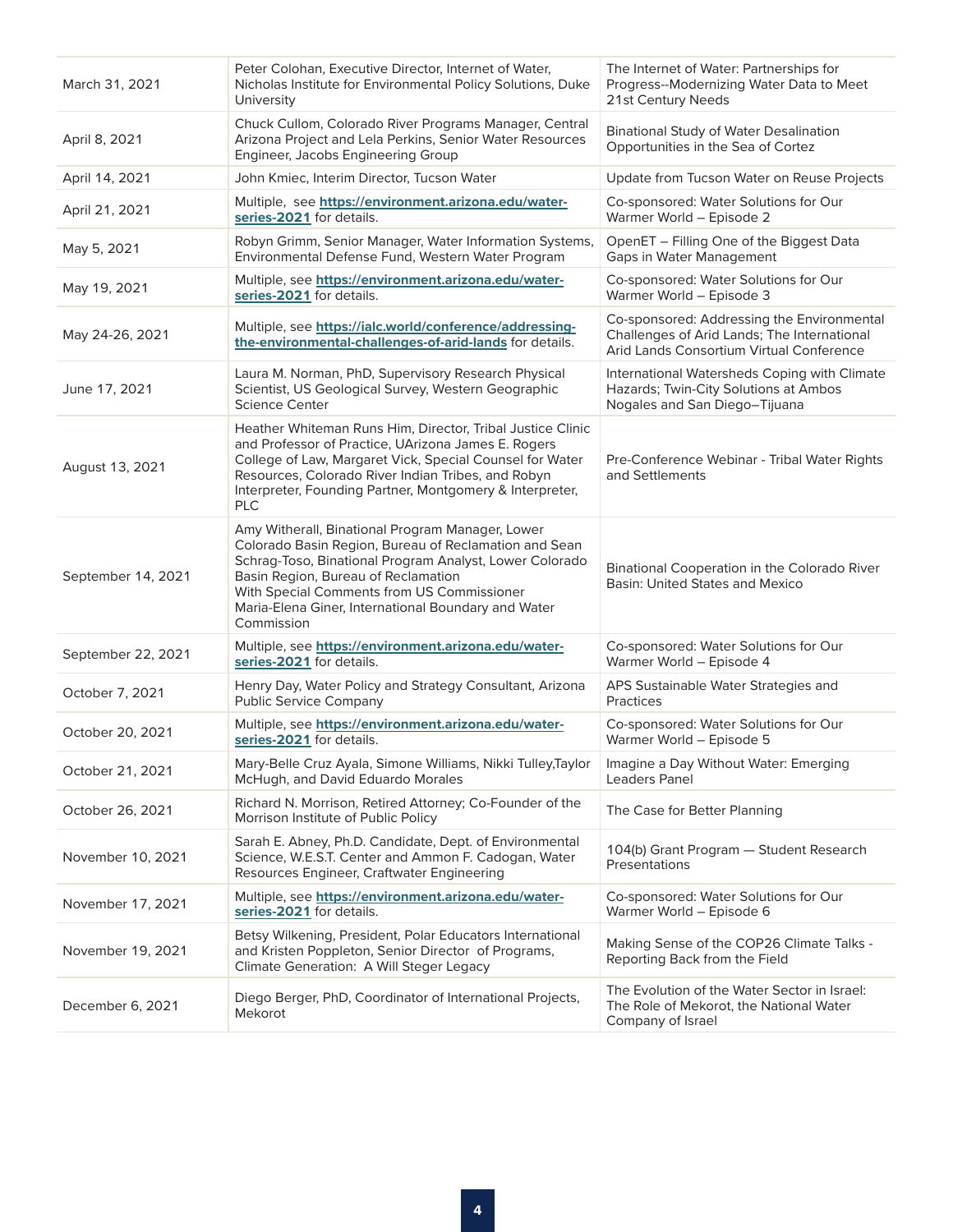### Section 5 – WRRC Publications (By First Author)

Dillon, P., Fernández, E., Megdal, S.B., and Massmann, G., Eds. (2021) Managed Aquifer Recharge for Water Resilience, MDPI. ISBN 978-3-03943-042-0 (Hbk); ISBN 978-3-03943-043-7 (PDF) https://doi.org/10.3390/books978-3-03943-043-7 (registering DOI) This book is a printed edition of the Special Issue Managed Aquifer Recharge for Water Resilience that was published in Water. 408 pp.

Hullinger, A., Eden, S., Seronde, M. (2021). Maricopa County Water Factsheet. https://wrrc.arizona.edu/arizona-water-factsheets

Megdal, S.B. (2021) Reflections: Water, Recharge, and Life, WRRC Weekly Wave, Vol 9, Issue 34, November 12, 2021. https://wrrc.arizona.edu/sites/ wrrc.arizona.edu/files/reflections-water-recharge-life.pdf

Megdal, S.B. (2021) Reflections: On the Meaning of Indigenous Water Resilience, WRRC Weekly Wave, Vol 9, Issue 31, October 22, 2021. https://wrrc. arizona.edu/reflections-meaning-indigenous-water-resilience

Petersen-Perlman, J.D., Albrecht, T.R., Tapia-Villaseñor, E.M., Varady, R.G., and Megdal, S.B. (2021) Science and Binational Cooperation: Bidirectionality in the Transboundary Aquifer Assessment Program in the Arizona-Sonora Border Region, Water Vol 13, 2364. 21 pp. https://doi.org/10.3390/w13172364

Megdal, S.B. (2021) A Personal Tribute to Rodney Blaine Lewis, WRRC Weekly Wave, Vol 9, Issue 23, August 27, 2021. https://wrrc.arizona.edu/ personal-tribute-rodney-blaine-lewis

Megdal, S.B. (2021) Reflections: Adapting to a Drier Future, WRRC Weekly Wave, Vol 9, Issue 22, August 20, 2021. https://wrrc.arizona.edu/reflectionsadapting-drier-future

Megdal, S.B. (2021) Reflections: On the Meaning of Water Resilience, WRRC Summer Wave, Vol 9, Issue 4, July 16, 2021. https://wrrc.arizona.edu/ reflections-meaning-water-resilience

Megdal, S.B. (2021) Reflections: Returning to the (Virtual) Classroom, WRRC Summer Wave, Vol 9, Issue 2, June 18, 2021. https://wrrc.arizona.edu/ reflections-returning-virtual-classroom

Megdal, S.B. (2021) Reflections: On April 4, Easter, and the Earthquake, WRRC Weekly Wave, Vol 9, Issue 14 April 9, 2021. https://wrrc.arizona.edu/ reflections-april-4-easter-and-earthquake. Spanish language version: https://wrrc.arizona.edu/reflexiones-abril-4-domingo-de-pascua-y-el-terremoto

Megdal, S.B. and Beutler, L. (2021) Wicked Water Problems Issue, Water Resources IMPACT, A publication of the American Water Resources Association, Guest Editors, Vol 23, No 1, January 2021. 44 pp.

Megdal, S.B. (2021) Take-aways from the 2020 AWRA Annual Conference Panel on Wicked Water Problems, Water Resources IMPACT, A publication of the American Water Resources Association, Vol 23, No 1, January 2021, pp. 7-8.

Megdal, S.B. (2021) Reflections: A Reexamination of Past Water Wishes, WRRC Weekly Wave, Vol 9, Issue 2, January 15, 2021. https://wrrc.arizona.edu/ reflections-reexamination-past-water-wishes

Megdal, S.B. and Matherne, A-M (2021), Editors, Special Issue "Advances in Transboundary Aquifer Assessment", Water, 11 papers published through December 31, 2021. In progress. https://www.mdpi.com/journal/water/special\_issues/transboundary\_aquifer

Shamir, E., Tapia-Villaseñor, E.M., Cruz-Ayala, M-B., Megdal, S.B. (2021) A Review of Climate Change Impacts on the USA-Mexico Transboundary Santa Cruz River Basin, Water Vol 13, 1390. 18 pp. https://doi.org/10.3390/w13101390

Seasholes, K. and Megdal, S.B. (2021) The Arizona Water Banking Authority: The Role of Institutions in Supporting Managed Aquifer Recharge, Case Study 21, in Zheng, Y., Ross, A., Villholth, K.G. and Dillon, P. (eds.), 2021. Managing Aquifer Recharge: A Showcase for Resilience and Sustainability. Paris, UNESCO. 6 pp. https://unesdoc.unesco.org/ark:/48223/pf0000379962

Sanchez, R., Breña-Naranjo, J.A., Rivera, A., Hanson, R.T., Hernández-Espriú, A., Hogeboom, R.J., Milman, A., Benavides, J.A., Pedrozo-Acuña, A., Soriano-Monzalvo, J.C., Megdal, S.B., and Eckstein, G. (2021) Binational Reflections on Pathways to Groundwater Security in the Mexico-United States Borderlands, Water International, Published online. 25 Nov 2021. 21 pp. https://www.tandfonline.com/doi/full/10.1080/02508060.2021.1999594

Tapia-Villaseñor, E.M. and Megdal, S.B. (2021) The U.S.-Mexico Transboundary Aquifer Assessment Program as a Model for Transborder Groundwater Collaboration, Water Vol 13, 530. 21 pp. https://doi.org/10.3390/w13040530

### Section 6 – WRRC Presentations (By Chronological Order)

December 15, 2021, Sharon B. Megdal, Panel on Changing Climate: Acknowledging the Water Risks, Colorado River Water Users Association Annual Meeting, Las Vegas, Nevada

December 08, 2021, Sharon B. Megdal, Panel IV: Building a pragmatic approach to a TBA (transboundary aquifer) assessment. UNESCO ISARM 2021 Conference, Transboundary Aquifers: Challenges and the Way Forward

December 06, 2021, Sharon B. Megdal, Presentation, Reaching Groundwater Agreements on the Border Between Mexico and the United States: Science and Policy Fundamentals, Presentation made on behalf of coauthor group: Sharon B. Megdal, Stephen Mumme, Roberto Salmón, Rosario Sanchez, Elia M. Tapia-Villaseñor, Mary-Belle Cruz-Ayala, and Oscar Ibañez, UNESCO ISARM 2021 Conference, Transboundary Aquifers: Challenges and the Way Forward.

December 03, 2021, Sharon B. Megdal, Presentation, Working Collaboratively on the Arizona-Sonora Portion of the Transboundary Aquifer Assessment Program AND Discussion of Wicked Water Problems related to Borders, Agribusiness & Water Council of AZ Water Management Certificate Program Cohort IX

December 03, 2021, Sharon B. Megdal, Presentation, Connecting Israeli Water Management to Arizona and our Region, Splendido at Rancho Vistoso

November 16, 2021, Ashley Hullinger, Developing Water Conservation Capacity and Outreach Materials with Local Governments in Rural Arizona, Arizona Water Protection Fund.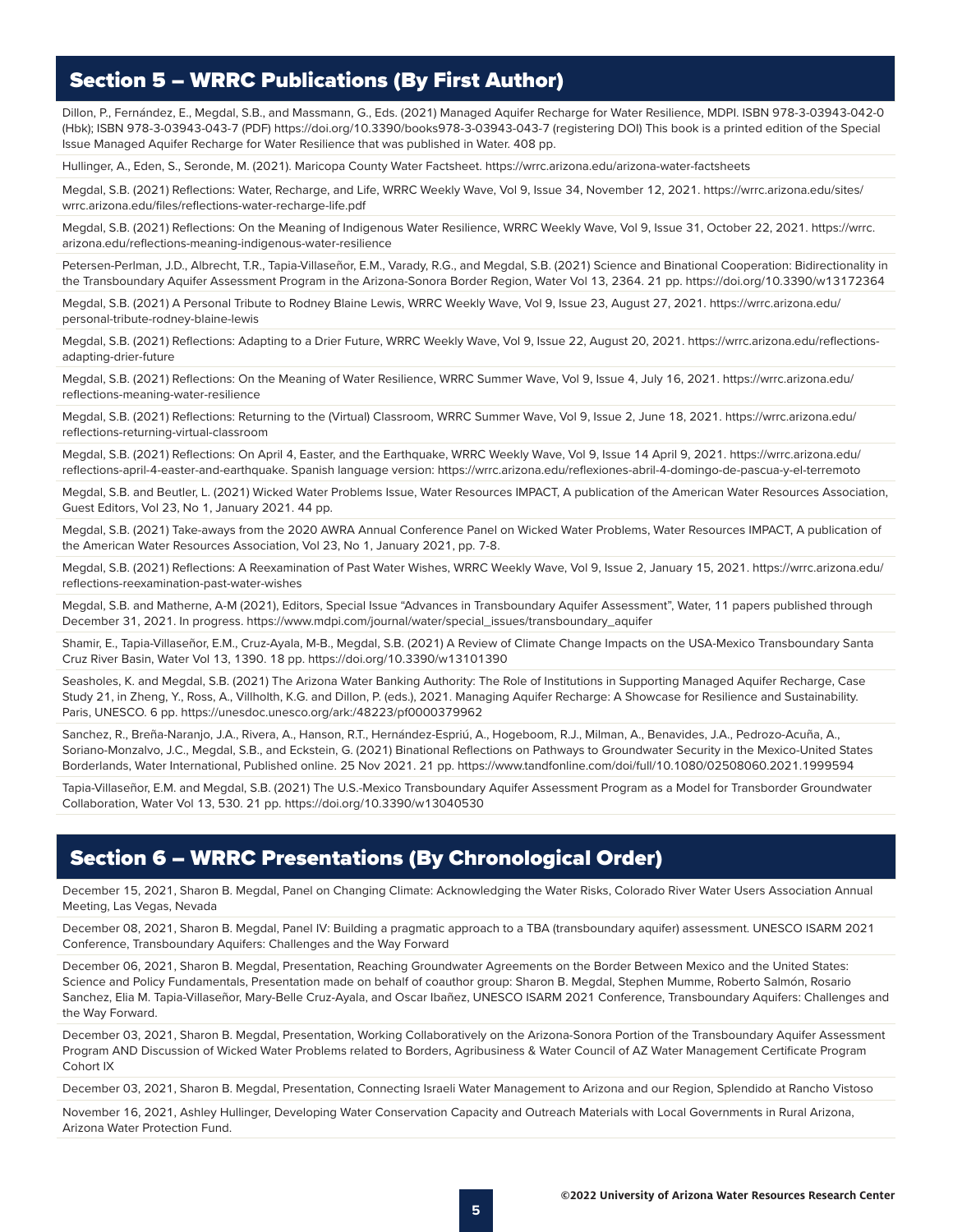November 16, 2021, Sharon B. Megdal, Presentation, Tribal Water Dialogues in Arizona and the Colorado River Basin: Listen, Learn, and Listen, UC Riverside , School of Public Policy, Water Seminar Series

November 10, 2021, Sharon B. Megdal, Moderator and Panelist, Women Leaders Panel, Inaugural Meeting of the Arizona Association of Women in Water and Agriculture, Chandler, Arizona,

November 08, 2021, Simone Williams, Susanna Eden, Sharon B. Megdal, Student Lead-authored Presentation, Recognizing and Addressing Diversity, Equity and Inclusion in Water Resource Dialogues, American Water Resources Association 2021 Annual Conference

November 08, 2021, Sharon B. Megdal, Presentation, Science Diplomacy and Dialogue to Address Wicked Water Problems, American Water Resources Association 2021 Annual Conference

November 03, 2021, Sharon B. Megdal, Panelist, Building local water resilience and preserving local river flows in the face of drought and low Colorado River flow conditions, Santa Cruz Watershed Collaborative Forum

October 20, 2021, Sharon B. Megdal, Presentation (recorded), Tackling Wicked Water Problems in the Transboundary Colorado River Basin, originally recorded for the Third International Congress on Desert Economy: Energy Economics (Dahkla Conference), October 20, 2021, which has been postponed until 2022.

October 05, 2021, Sharon B. Megdal, Brief Overview, Diversifying Voices in Water Resources (DViWR) 104b project, Virtual Fall Meeting of the National Institutes for Water Resources.

October 01, 2021, Sharon B. Megdal, Panelist, The Colorado River and the New Normal Water Conditions: What about Mexico? Coffee Break of the Permanent Forum of Binational Waters.

September 30, 2021, Sharon B. Megdal, Presentation, Water resilience challenges for groundwater dependent communities along the United States-Mexico Border, Symposium on Resilience Research for Global Development Challenges, University of Arizona, Tucson, AZ.

September 30, 2021, Sharon B. Megdal, Roundtable panelist, Two Nations, One Water Conference, New Mexico Water Resources Research Institute.

September 28, 2021, Sharon B. Megdal, Presentation, Adapting to a drier future for Tucson, Arizona, and the Western US, District 9 Meeting, Tucson (Zoom).

September 22, 2021, Sharon B. Megdal, Panel Moderator-Convenor, Water Solutions for Our Warmer World Episode 4: Drought in the Colorado River Basin.

September 21, 2021, Sharon B. Megdal, Speaker, Water Policy & Management for Water-scarce Regions: The Colorado River Basin Case Study, 6th Annual Sustainability Conference, Oka' – The Water Institute at East Central University.

September 11, 2021, Sharon B. Megdal, Presentation, Adapting to a drier future for Arizona and the Western US, Green Valley Democratic Club.

September 10, 2021, Sharon B. Megdal, Presentation, Water Issues faced by Arizona and the Central Arizona Project, Tierra Antigua Realty.

September 09, 2021, Sharon B. Megdal, Presentation, Water Issues faced by Arizona and the Region, Green Valley Community Talk, Green Valley, AZ.

July 21, 2021, Sharon B. Megdal, Moderator and Lightning Talk Presenter, Session 20, Climate Change Adaptation & Water Supply Planning, Presentation title – The Arizona-Sonora Portion of the Transboundary Aquifer Assessment Program: Groundwater and changing climate, American Water Resources Association Summer Specialty Conference, Connecting Land and Water for Healthy Communities.

July 20, 2021, Sharon B. Megdal, Presentation, Current Understanding – The Need for Groundwater Governance, ACWADAM International Workshop Series 2021, Reimagining Groundwater Governance with special emphasis on India.

July 12, 2021, Sharon B. Megdal, Presentation, Wicked Water Problems of the Colorado River Basin – With Special Consideration of the Role of Native Nations, REU Program, Tucson, AZ.

July 10, 2021, Sharon B. Megdal, Presentation, An Overview of the Water Sector and its Vast Opportunities, Civic and Political Leadership Academy, Greater Tucson Leadership, Tucson, AZ.

June 24, 2021, Sharon B. Megdal, Comments to CAP's CAGRD and Underground Storage Committee, Discussion and Stakeholder Perspectives on the GWAICC Post2025AMA Committee Issue: CAGRD Replenishment and Water Supplies.

June 17, 2021, Sharon B. Megdal, Presentation and panelist, Colorado River Basin Case Study: A Basin at the Tipping Point, Program on "Tipping Points: Desertification, Drought and Climate Justice", held on the World Day to Combat Desertification and Drought. https://www.youtube.com/ watch?v=Xa6k6XyyXbg

June 15, 2021, Sharon B. Megdal, Presentation, Arizona Water Issues, Arizona Cooperative Extension Agriculture and Natural Resources Strategic Planning Retreat, (In person) Phoenix, AZ.

June 10, 2021, Sharon B. Megdal, Presentation, Working Collaboratively on the Arizona-Sonora Portion of the Transboundary Aquifer Assessment Program, Southeast Citizens Forum, International Boundary and Water Commission.

May 30, 2021, Sharon B. Megdal, Guest lecture, The Role of Science Diplomacy in Addressing Wicked Water Problems: Examples from the Colorado River Basin and Middle East, Guest lecture for Fall 2021 Hybrid Course, ENGR 495A/595A, Science, Health & Engineering Policy and Diplomacy.

May 27, 2021, Sharon B. Megdal, Speaker (Expert Peer Reviewer) and Participant, Workshop of the OECD (Organisaton for Economic Co-operation and Development) and ANA (Brazilian National Water Agency) on Strengthening river basin governance in the Piancó-Piranhas Açu River Basin, May 25-28, 2021. Featured presenter and discussant, Colorado River Basin Case Study.

May 21, 2021, Sharon B. Megdal, Presentation, Water Supply Prospects and Challenges for Arizona and the Region, 30th Annual Desert Horticulture Conference, University of Arizona.

May 20, 2021, Sharon B. Megdal, Comments to CAP's CAGRD and Underground Storage Committee, Discussion and Stakeholder Perspectives on the GWAICC Post2025AMA Committee Issue: Groundwater in the Assured Water Supply Program.

May 20, 2021, Sharon B. Megdal, Keynote, Preparing for the unpredictable: Discover, Develop, Deploy, and DIALOGUE, French-American Innovation Days, iGlobes-University of Arizona & the office for Science and Technology of the Embassy of France. https://www.youtube.com/watch?v=nSFGb7rf7CA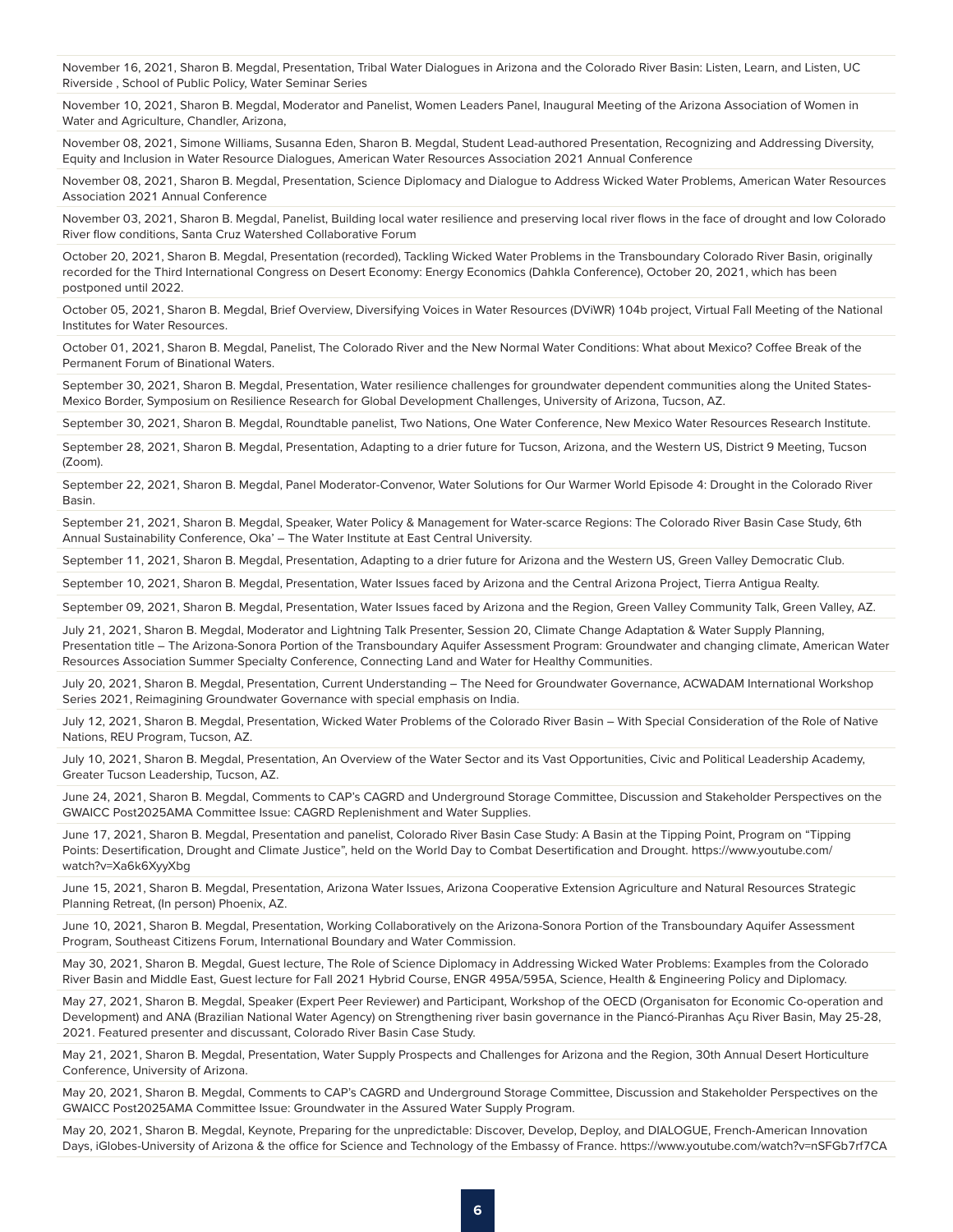May 20, 2021, Sharon B. Megdal, Video remarks, Testimonial remarks from 44 world water leaders on the occasion of the Farewell Event for OECD Secretary-General Angel Gurria to celebrate 15 years of Water at OECD. https://www.youtube.com/watch?v=x\_joG7ob5Rg

April 22, 2021, Ashley Hullinger, Transforming Needs into Assets, Gila County Cooperative Extension Webinar

April 22, 2021, Ashley Hullinger, Presentation, Transforming Needs into Assets, Establishing a Watershed Partnership to Address Environmental and Economic Challenges. Association of Natural Resource Extension Professionals 2021 Conference.

April 21, 2021, Sharon B. Megdal, Presentation, Climate Change and Water: The Complex Case of the Colorado River Basin, Women of Reform Judaism Pacific District Program on Climate Change.

April 20, 2021, Sharon B. Megdal, Respondent panelist, Three-hour Preparatory Meeting to Workshop #3, Strengthening river basin governance in the Piancó-Piranhas-Açu Basin River Basin, sponsored by OECD and ANA (Brazil).

April 19, 2021, Ashley Hullinger, WRRC Programming Presentation, Seminar organized by Greg Garfin.

April 15, 2021, Sharon B. Megdal, Panel Moderator and Organizer, Wicked water problems of the Navajo Nation and efforts to address them, 2021 Joint American Water Resources Association and National Capital Section Annual Water Symposium.

April 14, 2021, Sharon B. Megdal, Presentation, Tackling Wicked Water Problems in the Transboundary Colorado River Basin, IHE-Delft Water and Peace Annual Three-part Seminar on Water cooperation, data and policy making.

March 30, 2021, Sharon B. Megdal, Speaker, Career Twists and Turns: Not knowing your way is Ok!, American Water Resources Association Young Professional Workshop Series, Session 1.

March 25, 2021, Sharon B. Megdal, Panelist, Roundtable, Educational Platform for Water Sustainability: Local to Global Implementation, IWSS 2021 International Symposium celebrating World Water Day on Water Sustainability: Challenges, Technologies & Opportunities, Amrita Vishwa Vidyapeetham University (India) School for Sustainable Development.

March 24, 2021, Sharon B. Megdal, Roundtable Leader/Facilitator, Addressing Wicked Water Problems, Universities Council on Water Resources (UCOWR).

March 24, 2021, Sharon B. Megdal, Keynote Address, Addressing wicked water problems associated with a changing climate, IWSS 2021 International Symposium celebrating World Water Day on Water Sustainability: Challenges, Technologies & Opportunities, Amrita Vishwa Vidyapeetham University (India) School for Sustainable Development.

March 22, 2021, Sharon B. Megdal, Presentation, Wicked Water Problems of Arizona and Our Region, League of Women Voters of Northern Arizona.

March 17, 2021, Sharon B. Megdal, Panelist, Water Solutions for Our Warmer World, Episode 1: Perspectives on Regional Water Sustainability, the Arizona Institutes for Resilience (AIR), the Udall Center for Studies in Public Policy, and the Water Resources Research Center.

March 15, 2021, Sharon B. Megdal, Class Guest Lecture, Law 656W, Tribal Water Law, The University of Arizona.

March 2, 2021, Ashley Hullinger, Presentation/Facilitator, Community Water Dataset Focus Results.

February 17, 2021, Sharon B. Megdal, Panelist, Honors College Big Ideas, Grand Challenges Series: Sustainability. https://honors.arizona.edu/big-ideasgrand-challenges-sustainability

February 15, 2021, Sharon B. Megdal, Presentation, The Connectedness of the Groundwater Management Act, the CAP, the Assured Water Supply Program, and the Central Arizona Groundwater Replenishment District, Saddlebrooke Nature Club.

February 12, 2021, Ashley Hullinger, Presentation, Engaging Communities in Rural Arizona For Resilient Water Solutions, ENVS 596B.

February 10, 2021, Sharon B. Megdal, Panelist, Diversity, Equity, Inclusion and Justice, Annual Meeting of the National Institutes for Water Resources.

February 4, 2021 Ashley Hullinger, Presentation/Facilitator, Community Water Dataset Focus Group 3.

February 1, 2021, Ashley Hullinger, Presentation/Facilitator, Community Water Dataset Focus Group 2.

January 28, 2021, Ashley Hullinger, Presentation/Facilitator, Community Water Dataset Focus Group 1.

#### Section 7 – Arizona Project WET Presentations and Festivals

|             |                              |                          |                                                                                         | <b>Attendance</b> |
|-------------|------------------------------|--------------------------|-----------------------------------------------------------------------------------------|-------------------|
| <b>Date</b> | <b>Title</b>                 | <b>Presenter/Contact</b> | <b>Location / School</b>                                                                | (if available)    |
| 1/6/21      | Forests, Fires, and Floods   | APW Water Educator Team  | Gallego Primary Fine Arts Magnet<br>School   6200 S Hemisphere PI,<br>Tucson, Az, 85706 | 26                |
| 1/8/21      | Plant Superheros Post Lesson | Lorie Cavalli            | De Miquel Elementary School,<br>3500 S Gillenwater Dr, Flagstaff, AZ<br>86001           | 23                |
| 1/11/21     | Water Scene Investigation    | APW Water Educator Team  | Amphi Online Academy   701 W<br>Wetmore Rd, Tucson, Az 85705                            | 74                |
| 1/12/21     | Forests, Fires, and Floods   | APW Water Educator Team  | Gallego Primary Fine Arts Magnet<br>School   6200 S Hemisphere PI,<br>Tucson, Az, 85706 | 22                |
| 1/12/21     | Sweetwater Wetlands          | APW Water Educator Team  | Drexel Elementary School   801 E<br>Drexel Rd. Tucson, Az. 85706                        | 31                |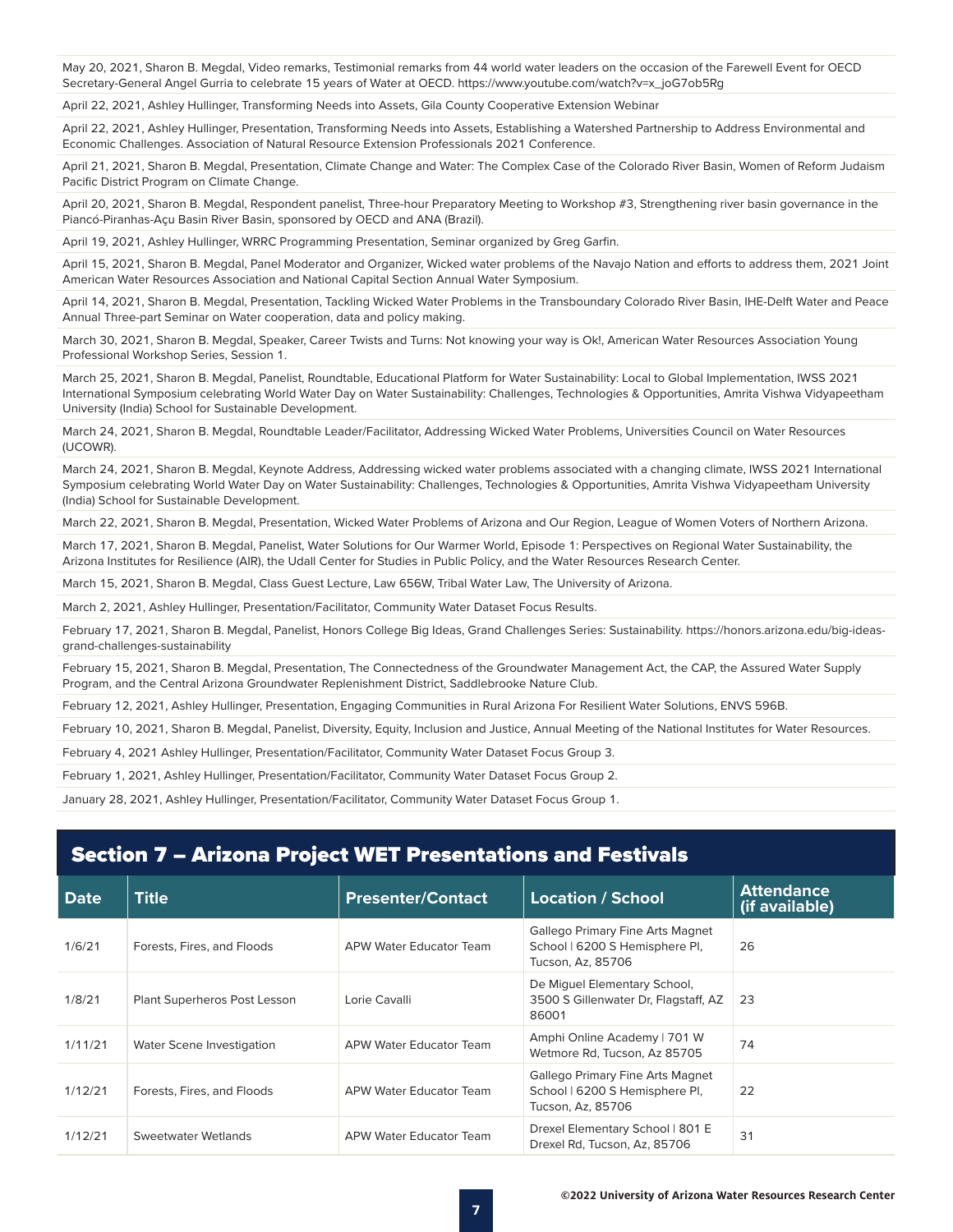| 1/12/21 | <b>Sweetwater Wetlands</b>                | <b>APW Water Educator Team</b> | Drexel Elementary School   801 E<br>Drexel Rd, Tucson, Az, 85706                         | 21  |
|---------|-------------------------------------------|--------------------------------|------------------------------------------------------------------------------------------|-----|
| 1/12/21 | Water Scene Investigation                 | APW Water Educator Team        | Teenage Parent High School   102<br>N Plumer Av, Tucson, Az, 85719                       | 8   |
| 1/14/21 | <b>Sweetwater Wetlands</b>                | <b>APW Water Educator Team</b> | Flowing Wells Junior High School<br>  4545 N La Cholla Bl, Tucson, Az,<br>85705          | 76  |
| 1/14/21 | <b>Sweetwater Wetlands</b>                | APW Water Educator Team        | Flowing Wells Junior High School<br>  4545 N La Cholla Bl, Tucson, Az,<br>85705          | 75  |
| 1/14/21 | <b>Sweetwater Wetlands</b>                | <b>APW Water Educator Team</b> | Flowing Wells Junior High School<br>  4545 N La Cholla BI, Tucson, Az,<br>85705          | 68  |
| 1/14/21 | Sweetwater Wetlands                       | <b>APW Water Educator Team</b> | Flowing Wells Junior High School<br>  4545 N La Cholla BI, Tucson, Az,<br>85705          | 67  |
| 1/19/21 | Water Scene Investigation                 | APW Water Educator Team        | Amphi Online Academy   701 W<br>Wetmore Rd, Tucson, Az 85705                             | 74  |
| 1/20/21 | <b>Sweetwater Wetlands</b>                | <b>APW Water Educator Team</b> | Santa Clara Elementary School  <br>6910 S Santa Clara Av, Tucson, Az,<br>85756           | 21  |
| 1/20/21 | <b>Sweetwater Wetlands</b>                | <b>APW Water Educator Team</b> | Santa Clara Elementary School  <br>6910 S Santa Clara Av, Tucson, Az,<br>85756           | 20  |
| 1/20/21 | Rio de Flag Watershed Pre Lesson          | Lorie Cavalli                  | De Miguel Elementary School,<br>3500 S Gillenwater Dr, Flagstaff, AZ<br>86001            | 23  |
| 1/21/21 | <b>Groundwater Flow Model</b>             | <b>APW Water Educator Team</b> | Borton Magnet Elementary School  <br>700 E 22nd St, Tucson, Az, 85713                    | 53  |
| 1/22/21 | Forests, Fires, and Floods                | APW Water Educator Team        | Gallego Intermediate Fine Arts<br>Magnet School   3700 E Alvord Rd,<br>Tucson, Az, 85706 | 17  |
| 1/26/21 | <b>Sweetwater Wetlands</b>                | APW Water Educator Team        | Coyote Trail Elementary School  <br>8000 N Silverbell Rd, Tucson, Az,<br>85743           | 21  |
| 1/28/21 | Forests, Fires, and Floods                | APW Water Educator Team        | Homer Davis Elementary School<br>  4250 N Romero Rd, Tucson, Az,<br>85705                | 14  |
| 1/28/21 | Forests, Fires, and Floods                | <b>APW Water Educator Team</b> | Homer Davis Elementary School<br>  4250 N Romero Rd, Tucson, Az,<br>85705                | 13  |
| 1/28/21 | Forests, Fires, and Floods                | APW Water Educator Team        | Homer Davis Elementary School<br>  4250 N Romero Rd, Tucson, Az,<br>85705                | 8   |
| 2/1/21  | <b>Groundwater Flow Model</b>             | APW Water Educator Team        | Gallego Primary Fine Arts Magnet<br>School   6200 S Hemisphere PI,<br>Tucson, Az, 85706  | 30  |
| 2/1/21  | <b>Groundwater Flow Model</b>             | APW Water Educator Team        | Gallego Primary Fine Arts Magnet<br>School   6200 S Hemisphere PI,<br>Tucson, Az, 85706  | 23  |
| 2/1/21  | Sweetwater Wetlands                       | <b>APW Water Educator Team</b> | Tucson International Academy-<br>Midvale   1625 W Valencia Rd,<br>Tucson, Az, 85746      | 8   |
| 2/3/21  | <b>Sweetwater Wetlands</b>                | APW Water Educator Team        | Nash Elementary School   515 W<br>Kelso St, Tucson, Az, 85705                            | 16  |
| 2/3/21  | Peoria Celebration of Learning (Day<br>1) | Julie Hasty                    | Online                                                                                   | 554 |
| 2/4/21  | <b>Groundwater Flow Model</b>             | <b>APW Water Educator Team</b> | Harelson Elementary School   826<br>W Chapala Dr, Tucson, Az, 85704                      | 21  |
| 2/4/21  | <b>Groundwater Flow Model</b>             | <b>APW Water Educator Team</b> | Harelson Elementary School   826<br>W Chapala Dr, Tucson, Az, 85704                      | 21  |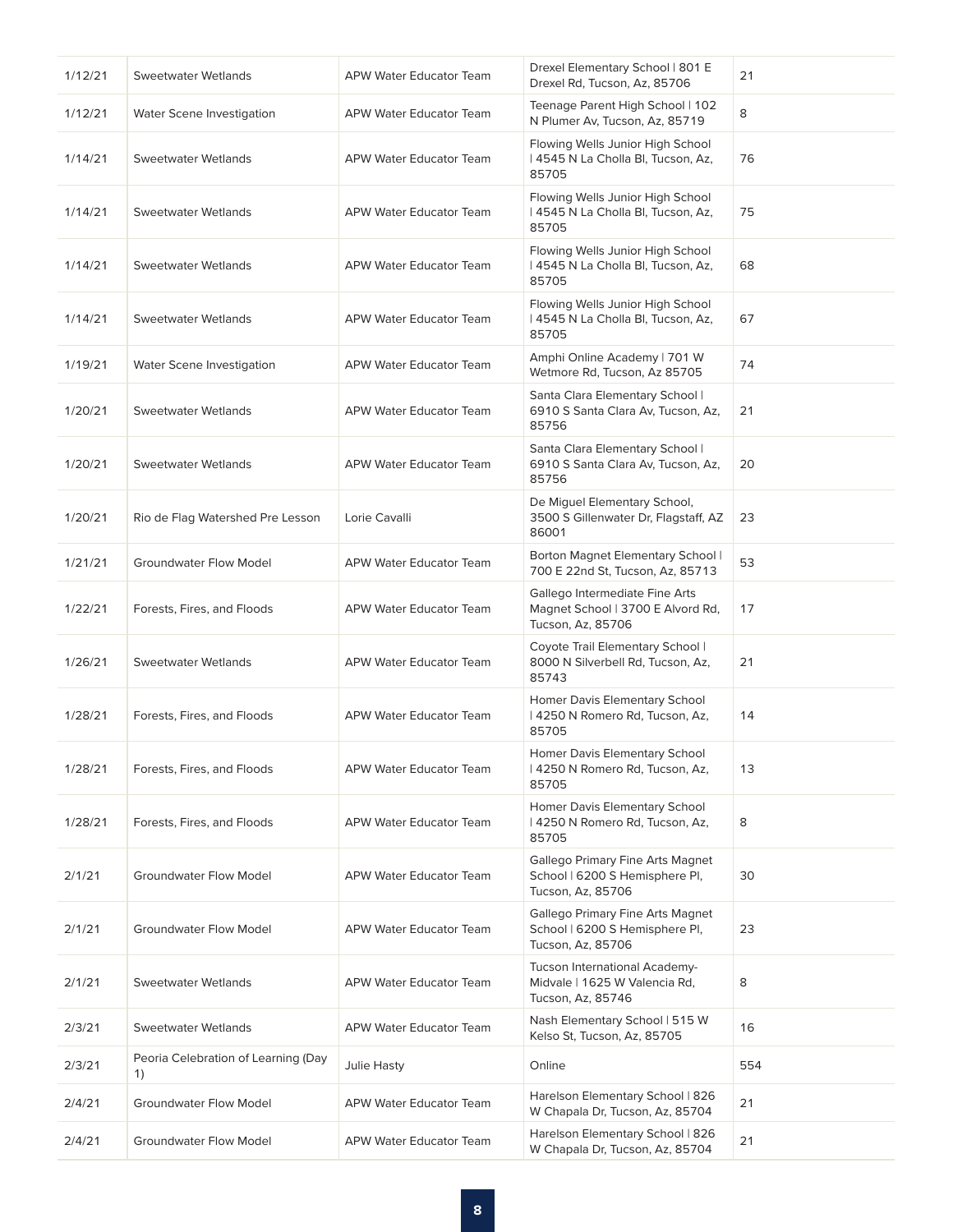| 2/4/21  | Water Scene Investigation                 | <b>APW Water Educator Team</b> | Teenage Parent High School   102<br>N Plumer Av, Tucson, Az, 85719                       | 8   |
|---------|-------------------------------------------|--------------------------------|------------------------------------------------------------------------------------------|-----|
| 2/5/21  | <b>Groundwater Flow Model</b>             | APW Water Educator Team        | Gallego Primary Fine Arts Magnet<br>School   6200 S Hemisphere PI,<br>Tucson, Az, 85706  | 23  |
| 2/5/21  | Plant Superheroes                         | APW Water Educator Team        | Butterfield Elementary School  <br>3400 W Massingale Rd, Tucson, Az,<br>85741            | 46  |
| 2/5/21  | A Walk In the Watershed (Rio de<br>Flag)  | Lorie Cavalli                  | De Miguel Elementary School,<br>3500 S Gillenwater Dr, Flagstaff, AZ<br>86001            | 24  |
| 2/7/21  | <b>Groundwater Flow Model</b>             | APW Water Educator Team        | J Robert Hendricks Elementary<br>School   3400 W Orange Grove Rd,<br>Tucson, Az, 85741   | 76  |
| 2/8/21  | <b>Groundwater Flow Model</b>             | APW Water Educator Team        | Tucson International Academy-<br>Broadway   1230 E Broadway Bl,<br>Tucson, Az, 85719     | 12  |
| 2/9/21  | <b>Groundwater Flow Model</b>             | APW Water Educator Team        | Gallego Intermediate Fine Arts<br>Magnet School   3700 E Alvord Rd,<br>Tucson, Az, 85706 | 27  |
| 2/9/21  | <b>Groundwater Flow Model</b>             | <b>APW Water Educator Team</b> | Gallego Primary Fine Arts Magnet<br>School   6200 S Hemisphere Pl,<br>Tucson, Az, 85706  | 16  |
| 2/9/21  | <b>Sweetwater Wetlands</b>                | APW Water Educator Team        | Tucson International Academy-East<br>  450 N Pantano Rd, Tucson, Az,<br>85710            | 11  |
| 2/10/21 | Forests, Fires, and Floods                | APW Water Educator Team        | Walter Douglas Elementary School<br>  3302 N Flowing Wells Rd, Tucson,<br>Az, 85705      | 20  |
| 2/10/21 | Forests, Fires, and Floods                | APW Water Educator Team        | Walter Douglas Elementary School<br>  3302 N Flowing Wells Rd, Tucson,<br>Az, 85705      | 13  |
| 2/10/21 | Forests, Fires, and Floods                | APW Water Educator Team        | Walter Douglas Elementary School<br>  3302 N Flowing Wells Rd, Tucson,<br>Az, 85705      | 15  |
| 2/10/21 | Forests, Fires, and Floods                | APW Water Educator Team        | Walter Douglas Elementary School<br>13302 N Flowing Wells Rd, Tucson,<br>Az, 85705       | 26  |
| 2/10/21 | Groundwater Flow Model                    | APW Water Educator Team        | Nash Elementary School   515 W<br>Kelso St, Tucson, Az, 85705                            | 11  |
| 2/10/21 | Peoria Celebration of Learning (Day<br>2) | Julie Hasty                    | Online                                                                                   | 650 |
| 2/11/21 | <b>Groundwater Flow Model</b>             | <b>APW Water Educator Team</b> | International School Of Tucson<br>  1701 E Seneca St, Tucson, Az,<br>85719               | 14  |
| 2/11/21 | <b>Plant Superheroes</b>                  | APW Water Educator Team        | Paulo Freire Freedom School   300<br>E University Bl, Tucson, Az, 85705                  | 64  |
| 2/11/21 | Water Scene Investigation                 | APW Water Educator Team        | Harelson Elementary School   826<br>W Chapala Dr, Tucson, Az, 85704                      | 26  |
| 2/12/21 | <b>Groundwater Flow Model</b>             | APW Water Educator Team        | Sierra 2-8 School   5801 S Del<br>Moral Bl, Tucson, Az, 85706                            | 33  |
| 2/12/21 | A Walk in the Watershed (Rio de<br>Flag)  | Lorie Cavalli                  | De Miguel Elementary School,<br>3500 S Gillenwater Dr, Flagstaff, AZ<br>86001            | 24  |
| 2/15/21 | <b>Groundwater Flow Model</b>             | APW Water Educator Team        | Gallego Primary Fine Arts Magnet<br>School   6200 S Hemisphere Pl,<br>Tucson, Az, 85706  | 24  |
| 2/15/21 | Water Scene Investigation                 | APW Water Educator Team        | Tucson International Academy-West<br>  2700 W Broadway Bl, Tucson, Az,<br>85745          | 21  |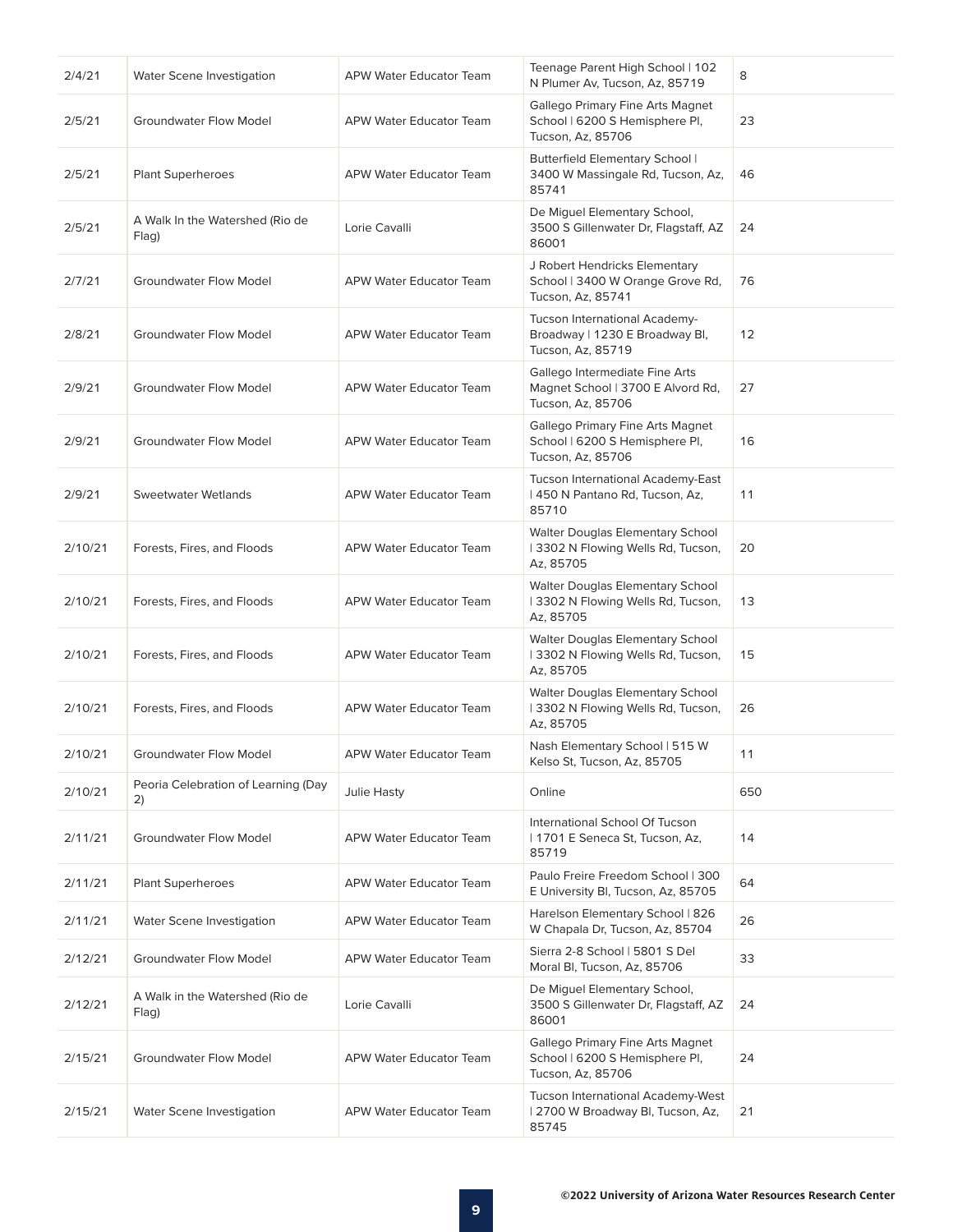| 2/16/21 | Forests, Fires, and Floods              | APW Water Educator Team        | Tucson International Academy-<br>Broadway   1230 E Broadway Bl,<br>Tucson, Az, 85719    | 7   |
|---------|-----------------------------------------|--------------------------------|-----------------------------------------------------------------------------------------|-----|
| 2/16/21 | <b>Sweetwater Wetlands</b>              | APW Water Educator Team        | Gallego Primary Fine Arts Magnet<br>School   6200 S Hemisphere Pl,<br>Tucson, Az, 85706 | 14  |
| 2/16/21 | Litchfield Celebration of Learning      | Julie Hasty                    | Online                                                                                  | 510 |
| 2/17/21 | <b>Sweetwater Wetlands</b>              | <b>APW Water Educator Team</b> | Walker Elementary School   1750<br>W Roller Coaster Rd, Tucson, Az,<br>85704            | 42  |
| 2/17/21 | Rio De Flag Watershed Video             | Lorie Cavalli                  | De Miguel Elementary School,<br>3500 S Gillenwater Dr, Flagstaff, AZ<br>86001           | 567 |
| 2/17/21 | Water Scene Investigation Pt. 1         | Pam Justice                    | Rio Vista Elementary                                                                    | 31  |
| 2/18/21 | Forests, Fires, and Floods              | <b>APW Water Educator Team</b> | Centennial Elementary School  <br>2200 W Wetmore Rd, Tucson, Az,<br>85705               | 74  |
| 2/18/21 | Forests, Fires, and Floods              | APW Water Educator Team        | Centennial Elementary School  <br>2200 W Wetmore Rd, Tucson, Az,<br>85705               | 11  |
| 2/18/21 | Forests, Fires, and Floods              | APW Water Educator Team        | Centennial Elementary School  <br>2200 W Wetmore Rd, Tucson, Az,<br>85705               | 32  |
| 2/18/21 | Water Scene Investigation               | <b>APW Water Educator Team</b> | Harelson Elementary School   826<br>W Chapala Dr, Tucson, Az, 85704                     | 26  |
| 2/18/21 | Flagstaff Celebration of Learning       | Julie Hasty                    | Online                                                                                  | 568 |
| 2/19/21 | Forests, Fires, and Floods              | <b>APW Water Educator Team</b> | Centennial Elementary School  <br>2200 W Wetmore Rd, Tucson, Az,<br>85705               | 42  |
| 2/19/21 | Forests, Fires, and Floods              | APW Water Educator Team        | Homer Davis Elementary School<br>  4250 N Romero Rd, Tucson, Az,<br>85705               | 11  |
| 2/19/21 | Forests, Fires, and Floods              | APW Water Educator Team        | Walter Douglas Elementary School<br>13302 N Flowing Wells Rd, Tucson,<br>Az, 85705      | 12  |
| 2/19/21 | Forests, Fires, and Floods              | <b>APW Water Educator Team</b> | Laguna Elementary School   5001 N<br>Shannon Rd, Tucson, Az, 85705                      | 12  |
| 2/19/21 | Water Scene Investigation               | APW Water Educator Team        | Borton Magnet Elementary School  <br>700 E 22nd St, Tucson, Az, 85713                   | 21  |
| 2/19/21 | <b>Plant Superheroes</b>                | Lorie Cavalli                  | Thomas Elementary School, 3300 E<br>Lockett Rd, Flagstaff, AZ 86004                     | 23  |
| 2/23/21 | <b>Sweetwater Wetlands</b>              | APW Water Educator Team        | Borton Magnet Elementary School  <br>700 E 22nd St, Tucson, Az, 85713                   | 22  |
| 2/23/21 | Verde Valley Celebration of<br>Learning | <b>Julie Hasty</b>             | Online                                                                                  | 159 |
| 2/24/21 | <b>Groundwater Flow Model</b>           | APW Water Educator Team        | Borton Magnet Elementary School  <br>700 E 22nd St, Tucson, Az, 85713                   | 53  |
| 2/24/21 | <b>Groundwater Flow Model</b>           | APW Water Educator Team        | Walker Elementary School   1750<br>W Roller Coaster Rd, Tucson, Az,<br>85704            | 12  |
| 2/24/21 | Sweetwater Wetlands                     | APW Water Educator Team        | Santa Clara Elementary School  <br>6910 S Santa Clara Av, Tucson, Az,<br>85756          | 19  |
| 2/24/21 | Water Scene Investigation               | APW Water Educator Team        | Borton Magnet Elementary School  <br>700 E 22nd St, Tucson, Az, 85713                   | 21  |
| 2/24/21 | Water Scene Investigation Pt. 2         | Pam Justice                    | Rio Vista Elementary                                                                    | 31  |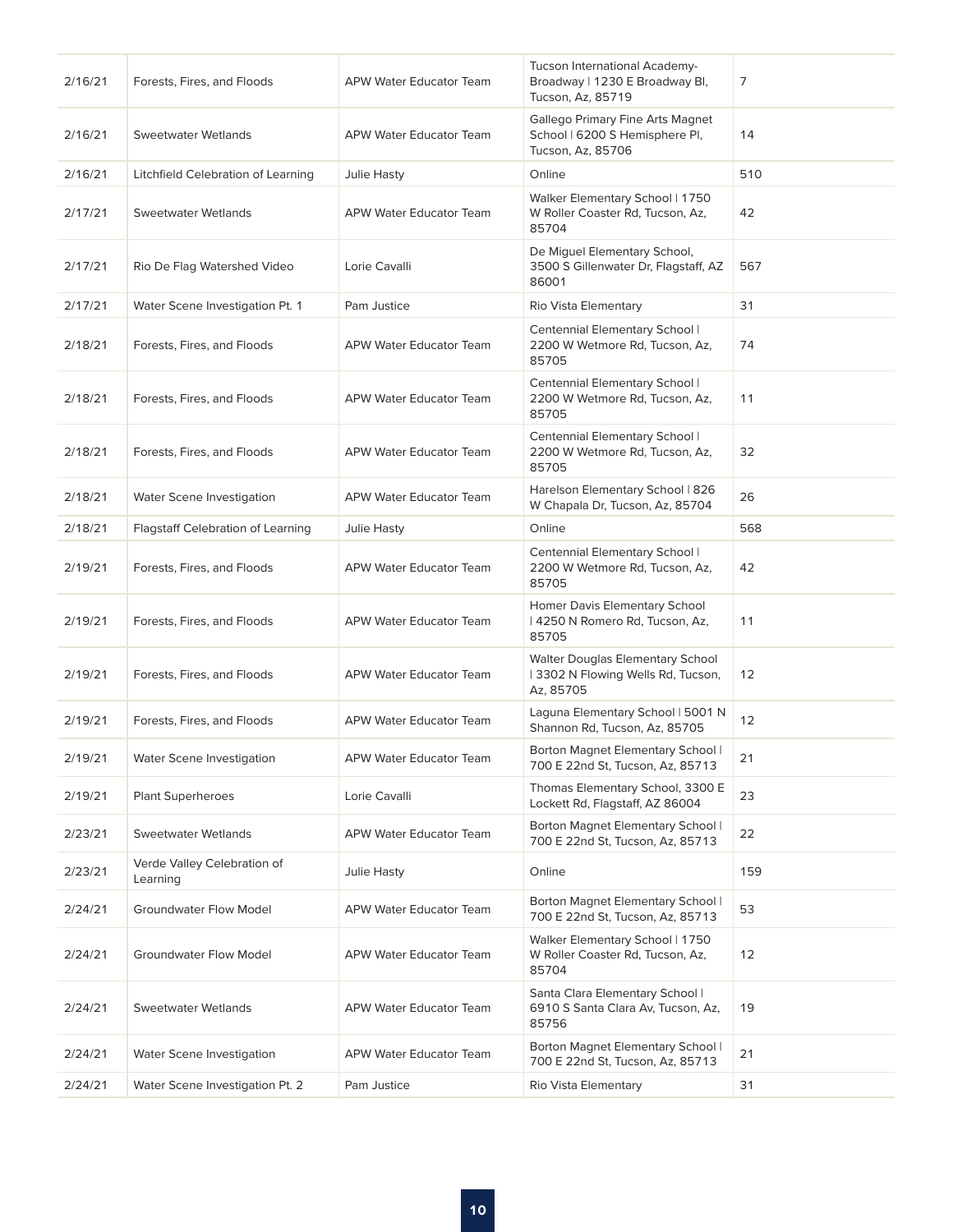| 3/1/21  | <b>Groundwater Flow Model</b>              | <b>APW Water Educator Team</b> | Calvary Chapel Christian School  <br>8725 E Speedway Bl, Tucson, Az,<br>85710          | 22  |
|---------|--------------------------------------------|--------------------------------|----------------------------------------------------------------------------------------|-----|
| 3/1/21  | Water Scene Investigation                  | <b>APW Water Educator Team</b> | Tucson International Academy-<br>Midvale   1625 W Valencia Rd,<br>Tucson, Az, 85746    | 21  |
| 3/1/21  | Plant Superheroes                          | Lorie Cavalli                  | De Miguel Elementary School,<br>3500 S Gillenwater Dr, Flagstaff, AZ<br>86001          | 22  |
| 3/2/21  | <b>Plant Superheroes</b>                   | <b>APW Water Educator Team</b> | Tucson International Academy-East<br>  450 N Pantano Rd, Tucson, Az,<br>85710          | 9   |
| 3/2/21  | <b>Sweetwater Wetlands</b>                 | APW Water Educator Team        | Santa Cruz Catholic School   29 W<br>22nd St, Tucson, Az, 85713                        | 16  |
| 3/2/21  | Littleton Celebration of Learning          | <b>Julie Hasty</b>             | Online                                                                                 | 771 |
| 3/3/21  | <b>Sweetwater Wetlands</b>                 | <b>APW Water Educator Team</b> | J Robert Hendricks Elementary<br>School   3400 W Orange Grove Rd,<br>Tucson, Az, 85741 | 78  |
| 3/3/21  | Sweetwater Wetlands                        | APW Water Educator Team        | Nash Elementary School   515 W<br>Kelso St, Tucson, Az, 85705                          | 19  |
| 3/3/21  | Gilbert Celebration of Learning (Day<br>1) | Julie Hasty                    | Online                                                                                 | 500 |
| 3/4/21  | Gilbert Celebration of Learning (Day<br>2) | Julie Hasty                    | Online                                                                                 | 526 |
| 3/5/21  | Maricopa Celebration of Learning           | Miriam Aleman                  | Online                                                                                 | 318 |
| 3/5/21  | Riparian Field Day                         | Cheyenne ES                    | Maxwell                                                                                | 52  |
| 3/7/21  | Forests, Fires, and Floods                 | <b>APW Water Educator Team</b> | Centennial Elementary School  <br>2200 W Wetmore Rd, Tucson, Az,<br>85705              | 16  |
| 3/7/21  | <b>Groundwater Flow Model</b>              | <b>APW Water Educator Team</b> | Walker Elementary School   1750<br>W Roller Coaster Rd, Tucson, Az,<br>85704           | 42  |
| 3/8/21  | <b>Hands on Groundwater</b>                | Lorie Cavalli                  | De Miguel Elementary School,<br>3500 S Gillenwater Dr, Flagstaff, AZ<br>86001          | 22  |
| 3/9/21  | <b>Plant Superheroes</b>                   | <b>APW Water Educator Team</b> | Santa Cruz Catholic School   29 W<br>22nd St, Tucson, Az, 85713                        | 24  |
| 3/9/21  | Where Does our Water Come From             | Lorie Cavalli                  | De Miguel Elementary School,<br>3500 S Gillenwater Dr, Flagstaff, AZ<br>86001          | 24  |
| 3/9/21  | Water Scene Investigation Pt. 1            | Pam Justice                    | Knox Elementary                                                                        | 25  |
| 3/9/21  | Water Scene Investigation Pt. 1            | Pam Justice                    | Knox Elementary                                                                        | 25  |
| 3/9/21  | Water Scene Investigation Pt. 1            | Pam Justice                    | Knox Elementary                                                                        | 25  |
| 3/11/21 | <b>Groundwater Flow Model</b>              | APW Water Educator Team        | Nash Elementary School   515 W<br>Kelso St, Tucson, Az, 85705                          | 23  |
| 3/11/21 | <b>Groundwater Flow Model</b>              | APW Water Educator Team        | Nash Elementary School   515 W<br>Kelso St, Tucson, Az, 85705                          | 23  |
| 3/15/21 | Sweetwater Wetlands                        | APW Water Educator Team        | Calvary Chapel Christian School  <br>8725 E Speedway Bl, Tucson, Az,<br>85710          | 22  |
| 3/16/21 | Roosevelt Celebration of Learning          | Julie Hasty                    | Online                                                                                 | 300 |
| 3/18/21 | Tempe Celebration of Learning              | Julie Hasty                    | Online                                                                                 | 159 |
| 3/25/21 | Tucson/Amphi Celebration of<br>Learning    | Pearl Lam                      | Online                                                                                 | 567 |
| 3/25/21 | Forest & Watershed Health                  | Lorie Cavalli                  | De Miguel Elementary School,<br>3500 S Gillenwater Dr, Flagstaff, AZ<br>86001          | 22  |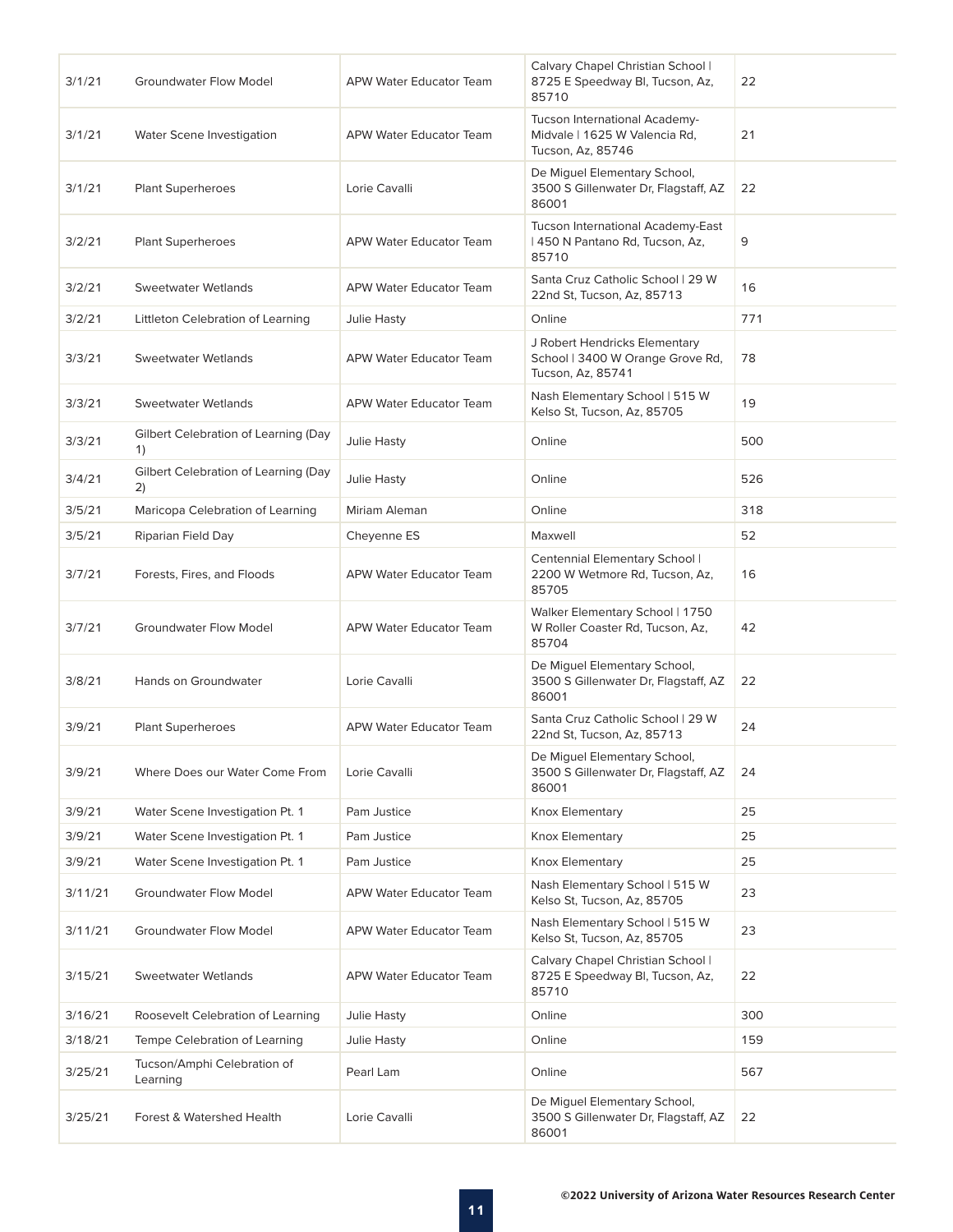| 3/26/21 | Sweetwater Wetlands                                      | APW Water Educator Team        | Harelson Elementary School   826<br>W Chapala Dr, Tucson, Az, 85704           | 28  |
|---------|----------------------------------------------------------|--------------------------------|-------------------------------------------------------------------------------|-----|
| 3/26/21 | Forest & Watershed Health                                | Lorie Cavalli                  | Sechrist Elementary School, 2230 N<br>Fort Valley Rd, Flagstaff, AZ 86001     | 23  |
| 3/26/21 | Groundwater_Surface Water<br>Connection                  | Lorie Cavalli                  | De Miquel Elementary School,<br>3500 S Gillenwater Dr, Flagstaff, AZ<br>86001 | 24  |
| 3/30/21 | Water Scene Investigatrion Pt. 2                         | Pam Justice                    | Knox Elementary                                                               | 25  |
| 3/30/21 | Water Scene Investigatrion Pt. 2                         | Pam Justice                    | Knox Elementary                                                               | 25  |
| 3/30/21 | Water Scene Investigatrion Pt. 2                         | Pam Justice                    | Knox Elementary                                                               | 25  |
| 4/2/21  | Plant Superheroes                                        | <b>APW Water Educator Team</b> | Harelson Elementary School   826<br>W Chapala Dr, Tucson, Az, 85704           | 27  |
| 4/5/21  | Water Scene Investigation Pt. 1                          | Lorie Cavalli                  | Flagstaff High School, 400 W Elm<br>Ave, Flagstaff, AZ 86001                  | 41  |
| 4/6/21  | <b>Groundwater Flow Model</b>                            | APW Water Educator Team        | Tucson Country Day School   9239<br>E Wrightstown Rd, Tucson, Az,<br>85715    | 25  |
| 4/7/21  | <b>Groundwater Flow Model</b>                            | APW Water Educator Team        | Tucson Country Day School   9239<br>E Wrightstown Rd, Tucson, Az,<br>85715    | 40  |
| 4/9/21  | Osborn Celebration of Learning                           | Julie Hasty                    | Online                                                                        | 421 |
| 4/9/21  | Forest & Watershed health                                | Lorie Cavalli                  | De Miguel Elementary School,<br>3500 S Gillenwater Dr, Flagstaff, AZ<br>86001 | 24  |
| 4/12/21 | Water Scene Investigation Pt. 2                          | Lorie Cavalli                  | Flagstaff High School, 400 W Elm<br>Ave, Flagstaff, AZ 86001                  | 41  |
| 4/16/21 | Groundwater_Surface Water<br>Connection                  | Lorie Cavalli                  | Sechrist Elementary School, 2230 N<br>Fort Valley Rd, Flagstaff, AZ 86001     | 23  |
| 4/16/21 | Forest & Watershed Health                                | Lorie Cavalli                  | De Miguel Elementary School,<br>3500 S Gillenwater Dr, Flagstaff, AZ<br>86001 | 24  |
| 4/20/21 | Florence Celebration of Learning                         | Miriam Aleman                  | Online                                                                        | 404 |
| 4/21/21 | Forest Investigators                                     | Lorie Cavalli                  | De Miguel Elementary School,<br>3500 S Gillenwater Dr, Flagstaff, AZ<br>86001 | 24  |
| 4/26/21 | <b>Plant Superheroes</b>                                 | Lorie Cavalli                  | Killip Elementary School, 2300 E<br>6th Ave, Flagstaff, AZ 86004              | 26  |
| 4/27/21 | Groundwater_Surface Water<br>Connection                  | Lorie Cavalli                  | Killip Elementary School, 2300 E<br>6th Ave, Flagstaff, AZ 86004              | 26  |
| 4/29/21 | Southern Gila Celebration of<br>Learning                 | Julie Hasty                    | Online                                                                        | 115 |
| 4/30/21 | Forest & Watershed Health                                | Lorie Cavalli                  | De Miguel Elementary School,<br>3500 S Gillenwater Dr, Flagstaff, AZ<br>86001 | 24  |
| 5/4/21  | <b>Buckeye Celebration of Learning</b>                   | Julie Hasty                    | Online                                                                        | 135 |
| 5/5/21  | Chandler Celebration of Learning                         | Julie Hasty                    | Online                                                                        | 604 |
| 5/6/21  | Casa Grande/Apache Junction<br>Celebration of Learning   | Miriam Aleman                  | Online                                                                        | 777 |
| 5/7/21  | <b>Plant Superheroes Engineering</b><br>Design Challenge | Lorie Cavalli                  | De Miguel Elementary School,<br>3500 S Gillenwater Dr, Flagstaff, AZ<br>86001 | 24  |
| 5/11/21 | Forest, Fire and Floods-Adaptations                      | Lorie Cavalli                  | Killip Elementary School, 2300 E<br>6th Ave, Flagstaff, AZ 86004              | 26  |
| 5/12/21 | Nogales Celebration of Learning                          | Julie Hasty                    | Online                                                                        | 152 |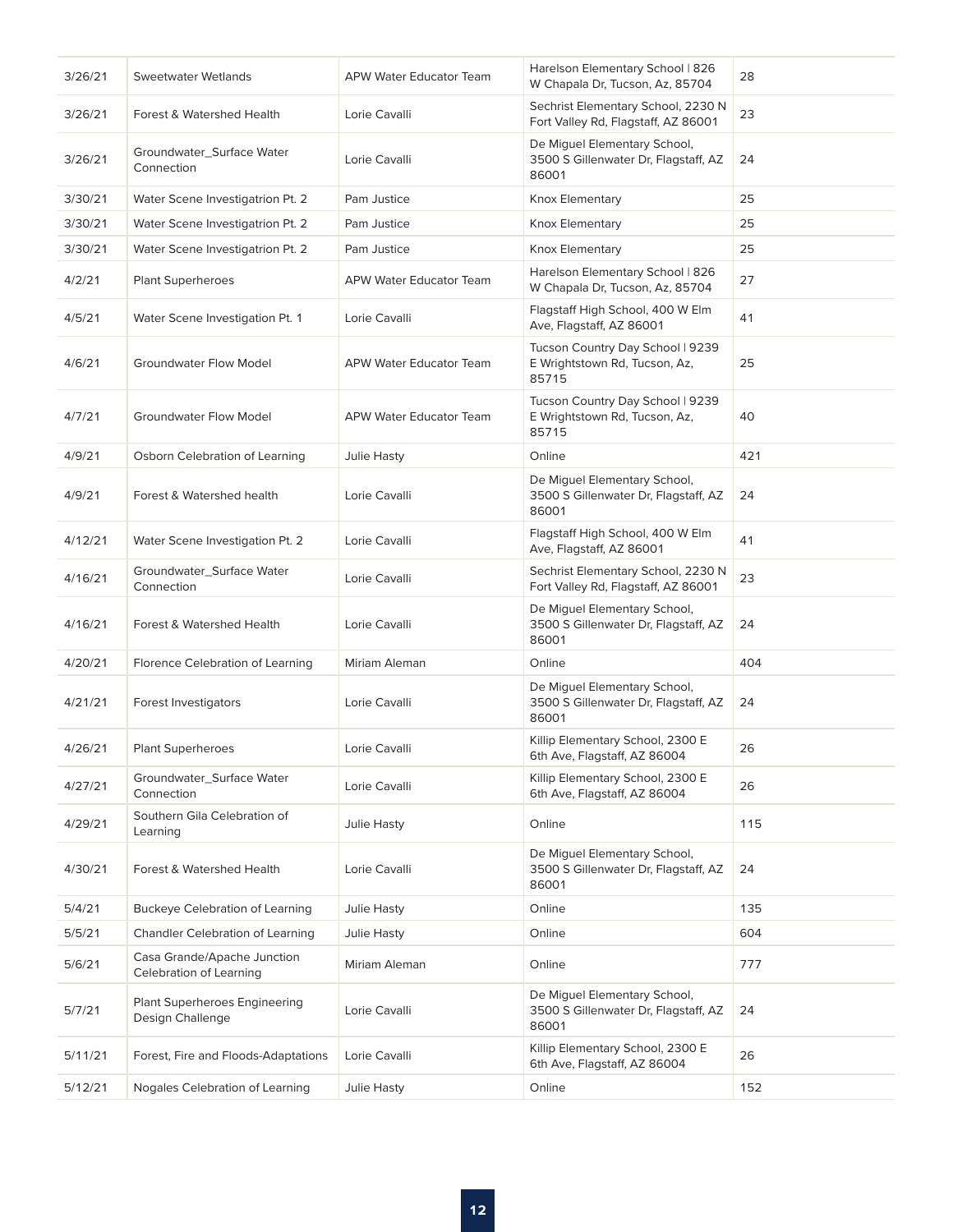| 5/13/21 | Plant Superheroes Rain Basin Pre-<br>Lesson                       | Lorie Cavalli                  | De Miguel Elementary School,<br>3500 S Gillenwater Dr, Flagstaff, AZ<br>86001             | 24  |
|---------|-------------------------------------------------------------------|--------------------------------|-------------------------------------------------------------------------------------------|-----|
| 5/14/21 | Lake Havasu Celebration of<br>Learning                            | Julie Hasty                    | Online                                                                                    | 328 |
| 5/17/21 | Creighton Celebration of Learning                                 | Julie Hasty                    | Online                                                                                    | 86  |
| 5/18/21 | Forest, Fire and Floods-Flood with<br><b>Models</b>               | Lorie Cavalli                  | Killip Elementary School, 2300 E<br>6th Ave, Flagstaff, AZ 86004                          | 26  |
| 5/25/21 | Riparian Field Day                                                | Fountain Hills MS              | Fountain Hills                                                                            | 67  |
| 6/1/21  | Water Conservation in the Garden-<br>Plant Superheroes Rain Basin | Lorie Cavalli                  | De Miquel Elementary School,<br>3500 S Gillenwater Dr, Flagstaff, AZ<br>86001             | 24  |
| 6/14/21 | Riparian Romp                                                     | Lorie Cavalli                  | Museum of Northern Arizona, 3101<br>N Fort Valley Rd, Flagstaff, AZ<br>86001              | 22  |
| 6/21/21 | Forest Investigators                                              | Lorie Cavalli                  | Museum of Northern Arizona, 3101<br>N Fort Valley Rd, Flagstaff, AZ<br>86001              | 23  |
| 7/21/21 | Watersheds & Groundwater                                          | Lorie Cavalli                  | Arboretum at Flagstaff, 4001 S<br>Woody Mountain Rd, Flagstaff, AZ<br>86001               | 42  |
| 7/26/21 | Riparian Romp                                                     | Museum of Northern Arizona     | Museum of Northern Arizona, 3101<br>N Fort Valley Rd, Flagstaff, AZ<br>86001              | 19  |
| 7/26/21 | Forest Investigators                                              | Museum of Northern Arizona     | Museum of Northern Arizona, 3101<br>N Fort Valley Rd, Flagstaff, AZ<br>86001              | 19  |
| 8/24/21 | <b>Watershed Health</b>                                           | APW Water Educator Team        | Killip Elementary School, 2300 E<br>6th Ave, Flagstaff, AZ 86004                          | 202 |
| 9/10/21 | <b>Groundwater Presentation</b>                                   | Sandra Hurlbut                 | Winter Well ES                                                                            | 87  |
| 9/14/21 | <b>Groundwater Presentation</b>                                   | Sandra Hurlbut                 | Fountain Hills MS                                                                         | 93  |
| 9/20/21 | N. Peoria Student Volunteer Training                              | Kirstyn Kay                    | Central High School, 4525 N<br>Central Ave, Phoenix, AZ 85012                             | 20  |
| 9/22/21 | <b>Groundwater Flow Model</b>                                     | <b>APW Water Educator Team</b> | Amphi Online Academy   701 W<br>Wetmore Rd, Tucson, Az 85705                              | 31  |
| 9/22/21 | <b>Groundwater Flow Model</b>                                     | <b>APW Water Educator Team</b> | Amphitheater Middle School   315 E<br>Prince Rd, Tucson, Az, 85705                        | 18  |
| 9/22/21 | Flagstaff Volunteer Training - NAU<br>students                    | Holly Thomas-Hilburn           | Northern Arizona Univeristy, S San<br>Francisco St, Flagstaff, AZ 86011                   | 68  |
| 9/23/21 | N. Peoria Volunteer Training                                      | Kirstyn Kay                    | Peoria Public Safety Administration<br>Building, 8351 W Cinnabar Ave,<br>Peoria, AZ 85345 | 18  |
| 9/24/21 | Groundwater using Sand Tank                                       | Lorie Cavalli                  | Sinaugua Middle School, 3950 E<br>Butler Ave, Flagstaff, AZ 86004                         | 57  |
| 9/29/21 | <b>Sweetwater Wetlands</b>                                        | <b>APW Water Educator Team</b> | Amphi Online Academy   701 W<br>Wetmore Rd, Tucson, Az 85705                              | 31  |
| 9/29/21 | Sweetwater Wetlands                                               | APW Water Educator Team        | Amphitheater Middle School   315 E<br>Prince Rd, Tucson, Az, 85705                        | 18  |
| 9/29/21 | <b>Flagstaff Water Festival</b>                                   | Kirstyn Kay                    | Flagstaff                                                                                 | 459 |
| 9/29/21 | Plant Superheroes (In-Person)                                     | Lorie Cavalli                  | Sechrist Elementary School, 2230 N<br>Fort Valley Rd, Flagstaff, AZ 86001                 | 105 |
| 9/30/21 | Water Scene Investigation                                         | <b>APW Water Educator Team</b> | Butterfield Elementary School  <br>3400 W Massingale Rd, Tucson, Az,<br>85741             | 23  |
| 9/30/21 | Water Scene Investigation                                         | APW Water Educator Team        | Butterfield Elementary School  <br>3400 W Massingale Rd, Tucson, Az,<br>85741             | 63  |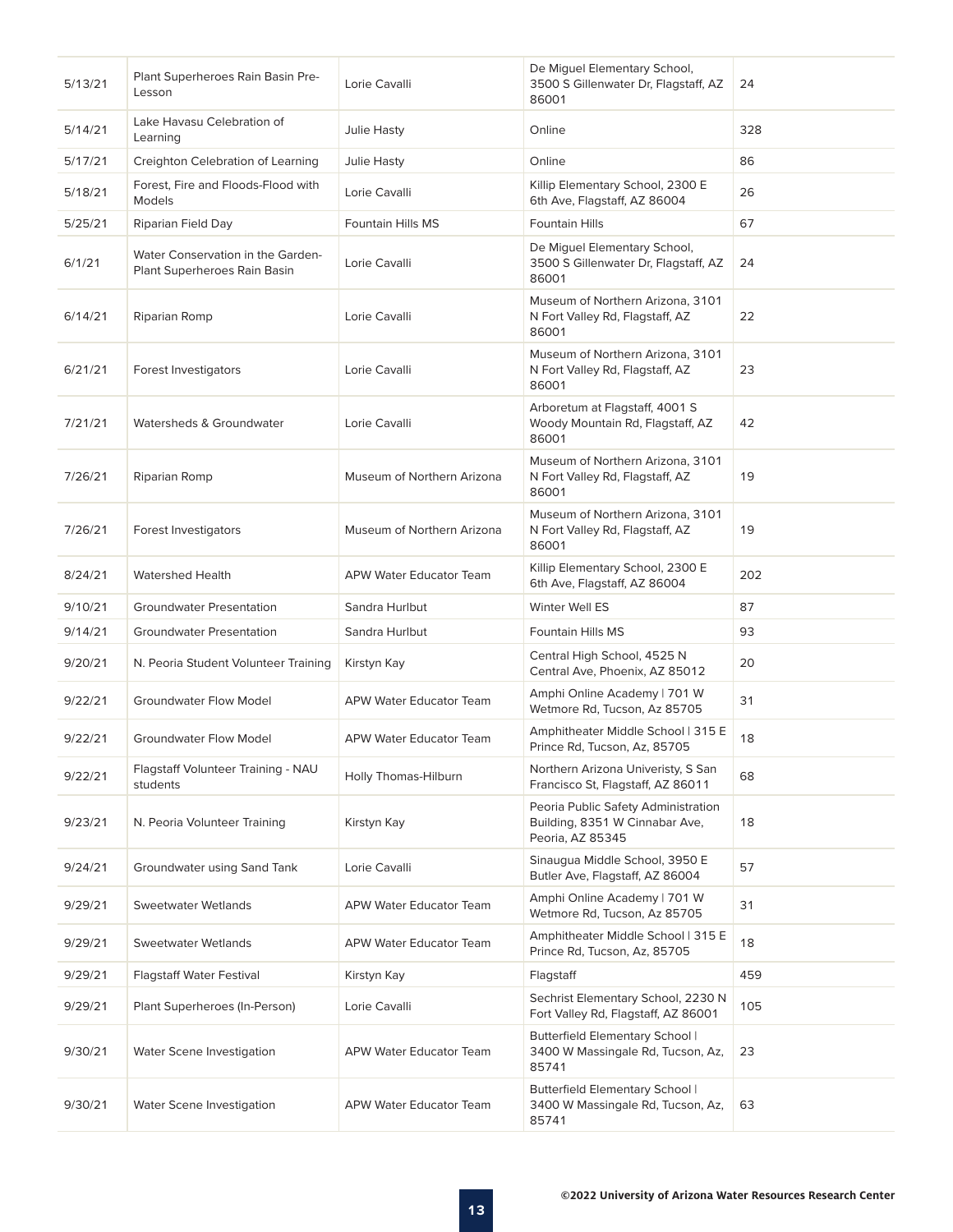| 9/30/21  | Forest & Watershed Health       | Lorie Cavalli                  | De Miguel Elementary School,<br>3500 S Gillenwater Dr, Flagstaff, AZ<br>86001        | 22   |
|----------|---------------------------------|--------------------------------|--------------------------------------------------------------------------------------|------|
| 9/30/21  | Forest & Watershed Health       | Lorie Cavalli                  | Marshall Elementary School, 850 N<br>Bonito St, Flagstaff, AZ 86001                  | 24   |
| 10/4/21  | Chandler Water Festival (Day 1) | Kirstyn Kay                    | Chandler                                                                             | 143  |
| 10/4/21  | <b>Plant Superheroes</b>        | Lorie Cavalli                  | Cromer Elementary School, 7150<br>Silver Saddle Rd, Flagstaff, AZ<br>86004           | 24   |
| 10/5/21  | Marana Water Festival           | Kirstyn Kay                    | Marana                                                                               | 1070 |
| 10/5/21  | Chandler Water Festival (Day 2) | Kirstyn Kay                    | Chandler                                                                             | 987  |
| 10/6/21  | Forest & Watershed Health       | Lorie Cavalli                  | Sechrist Elementary School, 2230 N<br>Fort Valley Rd, Flagstaff, AZ 86001            | 73   |
| 10/7/21  | North Peoria Water Festival     | Kirstyn Kay                    | North Peoria                                                                         | 472  |
| 10/7/21  | Forest & Watershed Health       | Lorie Cavalli                  | Marshall Elementary School, 850 N<br>Bonito St, Flagstaff, AZ 86001                  | 45   |
| 10/10/21 | Forest & Watershed Health       | Lorie Cavalli                  | Thomas Elementary School, 3300 E<br>Lockett Rd, Flagstaff, AZ 86004                  | 76   |
| 10/12/21 | Forest & Watershed Health       | Lorie Cavalli                  | Sechrist Elementary School, 2230 N<br>Fort Valley Rd, Flagstaff, AZ 86001            | 21   |
| 10/19/21 | <b>Groundwater Flow Model</b>   | APW Water Educator Team        | Pueblo Gardens K-8 School   2210<br>E 33rd St, Tucson, Az, 85713                     | 34   |
| 10/19/21 | <b>Groundwater Flow Model</b>   | APW Water Educator Team        | Pueblo Gardens K-8 School   2210<br>E 33rd St, Tucson, Az, 85713                     | 37   |
| 10/20/21 | <b>Groundwater Flow Model</b>   | APW Water Educator Team        | <b>Butterfield Elementary School  </b><br>3400 W Massingale Rd, Tucson, Az,<br>85741 | 23   |
| 10/20/21 | <b>Groundwater Flow Model</b>   | APW Water Educator Team        | Butterfield Elementary School  <br>3400 W Massingale Rd, Tucson, Az,<br>85741        | 63   |
| 10/21/21 | Water Scene Investigation       | APW Water Educator Team        | Changemaker High School   1300 S<br>Belvedere Av, Tucson, Az, 85711                  | 16   |
| 10/21/21 | Water Scene Investigation       | APW Water Educator Team        | Changemaker High School   1300 S<br>Belvedere Av, Tucson, Az, 85711                  | 17   |
| 10/21/21 | Verde Valley Water Festival     | Kirstyn Kay                    | Verde Valley                                                                         | 293  |
| 10/21/21 | Forest & Watershed Health       | Lorie Cavalli                  | REAL Homeschool, Flagstaff, AZ                                                       | 18   |
| 10/22/21 | Forests, Fires, and Floods      | APW Water Educator Team        | Whitmore Elementary School   5330<br>E Glenn St, Tucson, Az, 85712                   | 32   |
| 10/22/21 | LWWF                            | <b>APW Water Educator Team</b> | Whitmore Elementary School   5330<br>E Glenn St, Tucson, Az, 85712                   | 32   |
| 10/22/21 | Riparian Field Day              | <b>HRP</b>                     | <b>Fountain Hills</b>                                                                | 87   |
| 10/25/21 | Water Scene Investigation       | APW Water Educator Team        | Changemaker High School   1300 S<br>Belvedere Av, Tucson, Az, 85711                  | 17   |
| 10/26/21 | <b>Sweetwater Wetlands</b>      | APW Water Educator Team        | Pueblo Gardens K-8 School   2210<br>E 33rd St, Tucson, Az, 85713                     | 35   |
| 10/26/21 | Sweetwater Wetlands             | APW Water Educator Team        | Pueblo Gardens K-8 School   2210<br>E 33rd St, Tucson, Az, 85713                     | 37   |
| 10/26/21 | <b>Groundwater Presentation</b> | <b>Mountain View</b>           | Waddell                                                                              | 128  |
| 10/27/21 | <b>Sweetwater Wetlands</b>      | APW Water Educator Team        | Butterfield Elementary School  <br>3400 W Massingale Rd, Tucson, Az,<br>85741        | 23   |
| 10/27/21 | <b>Sweetwater Wetlands</b>      | APW Water Educator Team        | <b>Butterfield Elementary School  </b><br>3400 W Massingale Rd, Tucson, Az,<br>85741 | 63   |
| 10/27/21 | <b>Groundwater Presentation</b> | Countryside                    | Surprise                                                                             | 143  |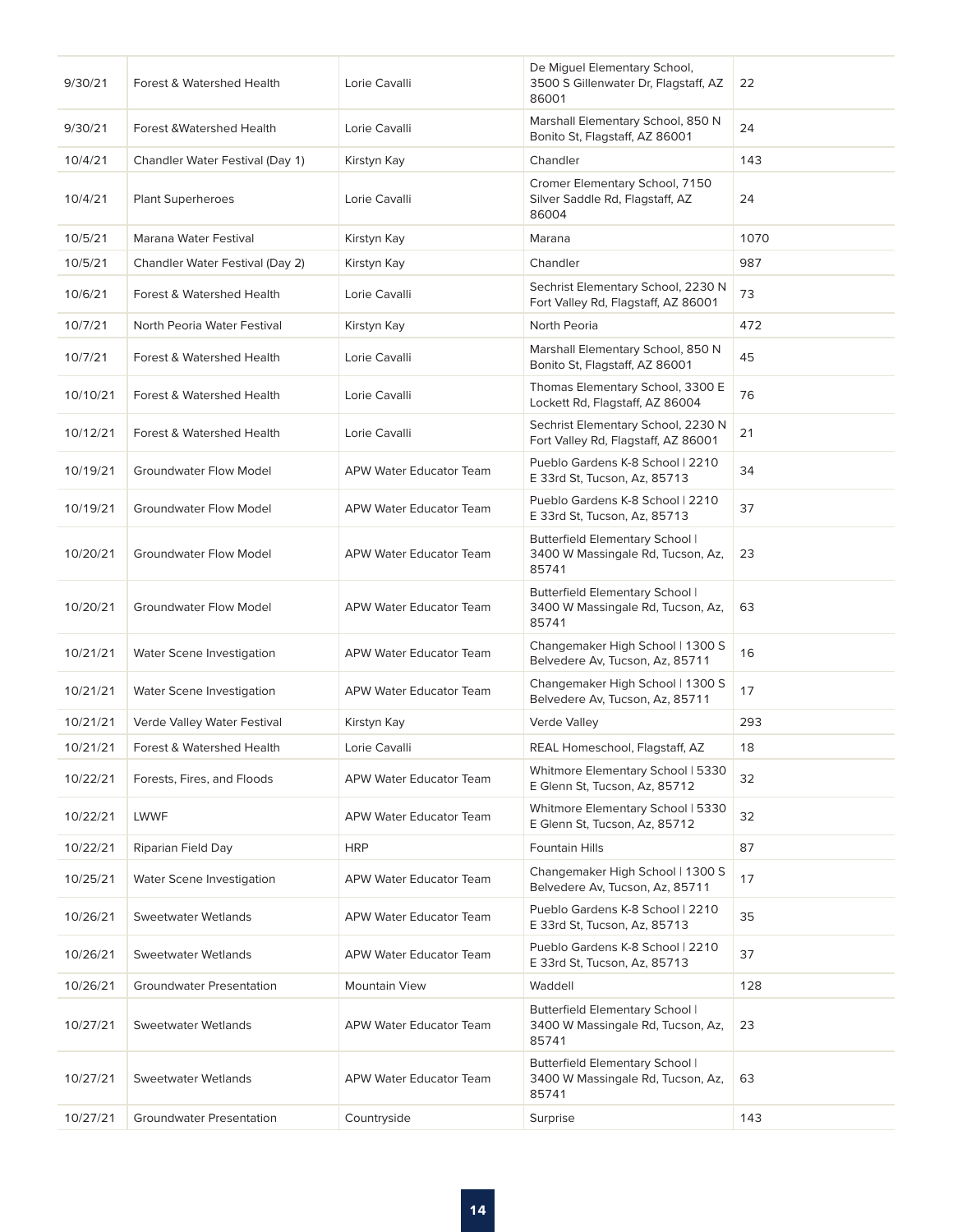| 10/28/21 | <b>Groundwater Flow Model</b>              | <b>APW Water Educator Team</b> | Summit View Elementary School<br>  1900 E Summit St, Tucson, Az,<br>85756           | 30  |
|----------|--------------------------------------------|--------------------------------|-------------------------------------------------------------------------------------|-----|
| 10/28/21 | <b>Chandler Student Volunteer Training</b> | Kirstyn Kay                    | Hamilton High School, 3700 S<br>Arizona Ave, Chandler, AZ 85248                     | 3   |
| 10/28/21 | <b>Groundwater Presentation</b>            | El Mirage ES                   | El Mirage                                                                           | 78  |
| 10/29/21 | <b>Groundwater Presentation</b>            | El Mirage ES                   | El Mirage                                                                           | 78  |
| 11/1/21  | <b>Chandler Volunteer Training</b>         | Kirstyn Kay                    | Chandler Community Center, 125 E<br>Commonwealth Ave, Chandler, AZ<br>85225         | 16  |
| 11/1/21  | Water Scene Investigation Pt. 1            | Pam Justice                    | Wigwam Creek MS                                                                     | 31  |
| 11/1/21  | Water Scene Investigation Pt. 1            | Pam Justice                    | Wigwam Creek MS                                                                     | 30  |
| 11/1/21  | Water Scene Investigation Pt. 1            | Pam Justice                    | Wigwam Creek MS                                                                     | 32  |
| 11/1/21  | Water Scene Investigation Pt. 1            | Pam Justice                    | Wigwam Creek MS                                                                     | 29  |
| 11/2/21  | <b>Groundwater Flow Model</b>              | <b>APW Water Educator Team</b> | Las Puertas Community School  <br>100 W 37th St, Tucson, Az, 85713                  | 62  |
| 11/2/21  | Chandler Student Volunteer Training        | Kirstyn Kay                    | Casteel High School, 24901 S<br>Power Rd, Queen Creek, AZ 85142                     | 29  |
| 11/2/21  | Water Scene Investigation Pt. 1            | Pam Justice                    | Wigwam Creek MS                                                                     | 29  |
| 11/2/21  | Water Scene Investigation Pt. 1            | Pam Justice                    | Wigwam Creek MS                                                                     | 28  |
| 11/2/21  | Water Scene Investigation Pt. 1            | Pam Justice                    | Wigwam Creek MS                                                                     | 30  |
| 11/2/21  | Water Scene Investigation Pt. 1            | Pam Justice                    | Wigwam Creek MS                                                                     | 26  |
| 11/2/21  | <b>Groundwater Presentation</b>            | <b>Western Peaks ES</b>        | Surprise                                                                            | 130 |
| 11/3/21  | Water Scene Investigation                  | APW Water Educator Team        | Amphi Online Academy   701 W<br>Wetmore Rd, Tucson, Az 85705                        | 74  |
| 11/3/21  | Water Scene Investigation                  | <b>APW Water Educator Team</b> | Paulo Freire Freedom School-<br>Downtown   47 E Pennington St,<br>Tucson, Az, 85701 | 22  |
| 11/8/21  | Water Scene Investigation Pt. 2            | Pam Justice                    | Wigwam Creek MS                                                                     | 31  |
| 11/8/21  | Water Scene Investigation Pt. 2            | Pam Justice                    | Wigwam Creek MS                                                                     | 30  |
| 11/8/21  | Water Scene Investigation Pt. 2            | Pam Justice                    | Wigwam Creek MS                                                                     | 32  |
| 11/8/21  | Water Scene Investigation Pt. 2            | Pam Justice                    | Wigwam Creek MS                                                                     | 29  |
| 11/9/21  | <b>Sweetwater Wetlands</b>                 | <b>APW Water Educator Team</b> | <b>Summit View Elementary School</b><br>  1900 E Summit St, Tucson, Az,<br>85756    | 30  |
| 11/9/21  | Water Scene Investigation Pt. 2            | Pam Justice                    | Wigwam Creek MS                                                                     | 29  |
| 11/9/21  | Water Scene Investigation Pt. 2            | Pam Justice                    | Wigwam Creek MS                                                                     | 28  |
| 11/9/21  | Water Scene Investigation Pt. 2            | Pam Justice                    | Wigwam Creek MS                                                                     | 30  |
| 11/9/21  | Water Scene Investigation Pt. 2            | Pam Justice                    | Wigwam Creek MS                                                                     | 26  |
| 11/10/21 | Water Scene Investigation                  | APW Water Educator Team        | Amphi Online Academy   701 W<br>Wetmore Rd, Tucson, Az 85705                        | 74  |
| 11/15/21 | Pump-It-Up                                 | APW Water Educator Team        | Paulo Freire Freedom School-<br>Downtown   47 E Pennington St,<br>Tucson, Az, 85701 | 22  |
| 11/16/21 | <b>Groundwater Flow Model</b>              | APW Water Educator Team        | Lauffer Middle School   5385 E<br>Littletown Rd, Tucson, Az, 85756                  | 61  |
| 11/17/21 | Discovery Journey                          | APW Water Educator Team        | Paulo Freire Freedom School   300<br>E University Bl, Tucson, Az, 85705             | 28  |
| 11/17/21 | GEC Lesson 1                               | Amber Huges                    |                                                                                     | 13  |
| 11/17/21 | <b>Groundwater Presentation</b>            | Cactus View ES                 | Phoenix                                                                             | 82  |
| 11/18/21 | <b>Groundwater Flow Model</b>              | APW Water Educator Team        | La Paloma Academy-South Campus<br>15660 S 12th Av, Tucson, Az,<br>85706             | 27  |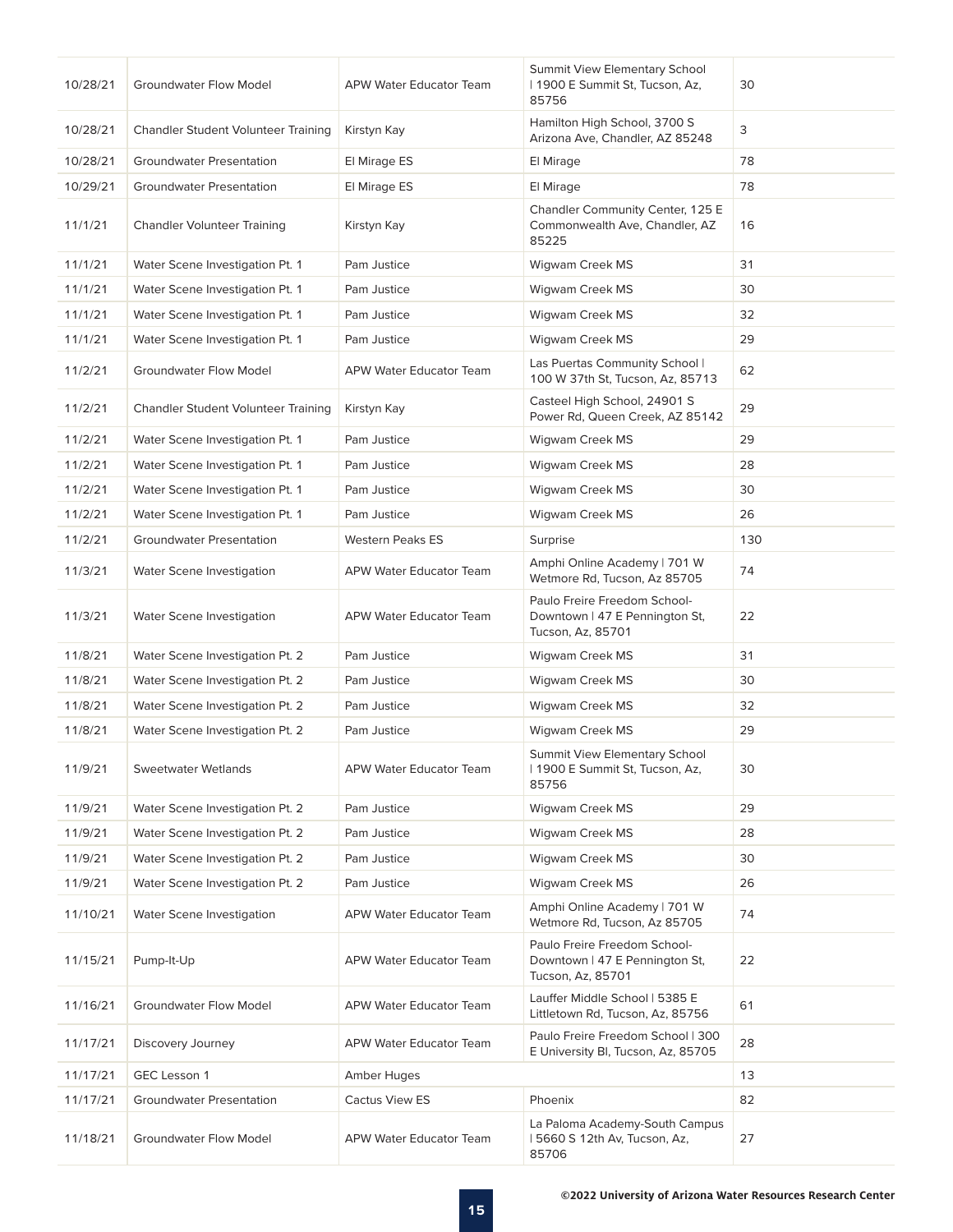| 11/19/21 | AZ STEM Adventure               | APW Water Educator Team        | Online                                                                  | 1670 |
|----------|---------------------------------|--------------------------------|-------------------------------------------------------------------------|------|
| 11/22/21 | Groundwater Flow Model          | APW Water Educator Team        | Paulo Freire Freedom School   300<br>E University BI, Tucson, Az, 85705 | 28   |
| 11/23/21 | Discovery Journey               | APW Water Educator Team        | Las Puertas Community School  <br>100 W 37th St, Tucson, Az, 85713      | 62   |
| 11/23/21 | <b>Groundwater Presentation</b> | Rancho Gabriela                | Surprise                                                                | 186  |
| 11/29/21 | Water Scene Investigation       | APW Water Educator Team        | Satori Charter School   3727 N 1st<br>Av, Tucson, Az, 85719             | 21   |
| 11/30/21 | Sweetwater Wetlands             | APW Water Educator Team        | La Paloma Academy-South Campus<br>5660 S 12th Av, Tucson, Az,<br>85706  | 27   |
| 12/1/21  | GEC Lesson 2                    | Amber Huges                    |                                                                         | 13   |
| 12/2/21  | Discovery Journey               | APW Water Educator Team        | Las Puertas Community School  <br>100 W 37th St, Tucson, Az, 85713      | 41   |
| 12/6/21  | Water Scene Investigation       | <b>APW Water Educator Team</b> | Satori Charter School   3727 N 1st<br>Av. Tucson, Az. 85719             | 21   |

# Section 8 – Arizona Project WET Teacher Workshops

| <b>Date</b> | <b>Title</b>                                      | Presenter/<br><b>Contact</b> | <b>Location / School</b> | <b>Attendance</b><br>(if available) |
|-------------|---------------------------------------------------|------------------------------|--------------------------|-------------------------------------|
| 6/14/21     | Salt River Project<br>Workshop                    | Pam Justice                  | Online                   | 12                                  |
| 6/1/21      | Colorado River Academy                            | Pam Justice                  | Online                   | 13                                  |
| 6/8/21      | <b>Build Your Own Basin</b><br>Academy            | <b>Betsy Wilkening</b>       | Online                   | 15                                  |
| 6/22/21     | Tucson Water Journey<br>Workshop                  | Holly Thomas-Hilburn         | Online                   | 10                                  |
| 6/21/21     | Earth Explorers Academy                           | Holly Thomas-Hilburn         | Online                   | 9                                   |
| 6/7/21      | <b>Outdoor Science</b><br>Investigations Workshop | Kerry Schwartz               | Online                   | 14                                  |
| 1/21/21     | January-February Water<br>Festival Workshop       | <b>Julie Hasty</b>           | Online                   | 13                                  |
| 4/7/21      | April Water Festival<br>Workshop                  | Kirstyn Kay                  | Online                   | 6                                   |
| 8/3/21      | August-September Water<br>Festival Workshop       | Kirstyn Kay                  | Online                   | 16                                  |
| 9/15/21     | September Water Festival<br>Workshop              | Kirstyn Kay                  | Online                   | 13                                  |
| 10/14/20    | Peoria Teacher Workshop                           | Julie Hasty                  | Online                   | 17                                  |
| 1/21/21     | January Teacher<br>Workshop                       | Julie Hasty                  | Online                   | 15                                  |
| 4/7/21      | April Teacher Workshop                            | Julie Hasty                  | Online                   | 10                                  |
| 8/15/21     | August-September<br>Teacher Workshop              | Julie Hasty                  | Online                   | 24                                  |
| 9/15/21     | September Teacher<br>Workshop                     | Julie Hasty                  | Online                   | 13                                  |